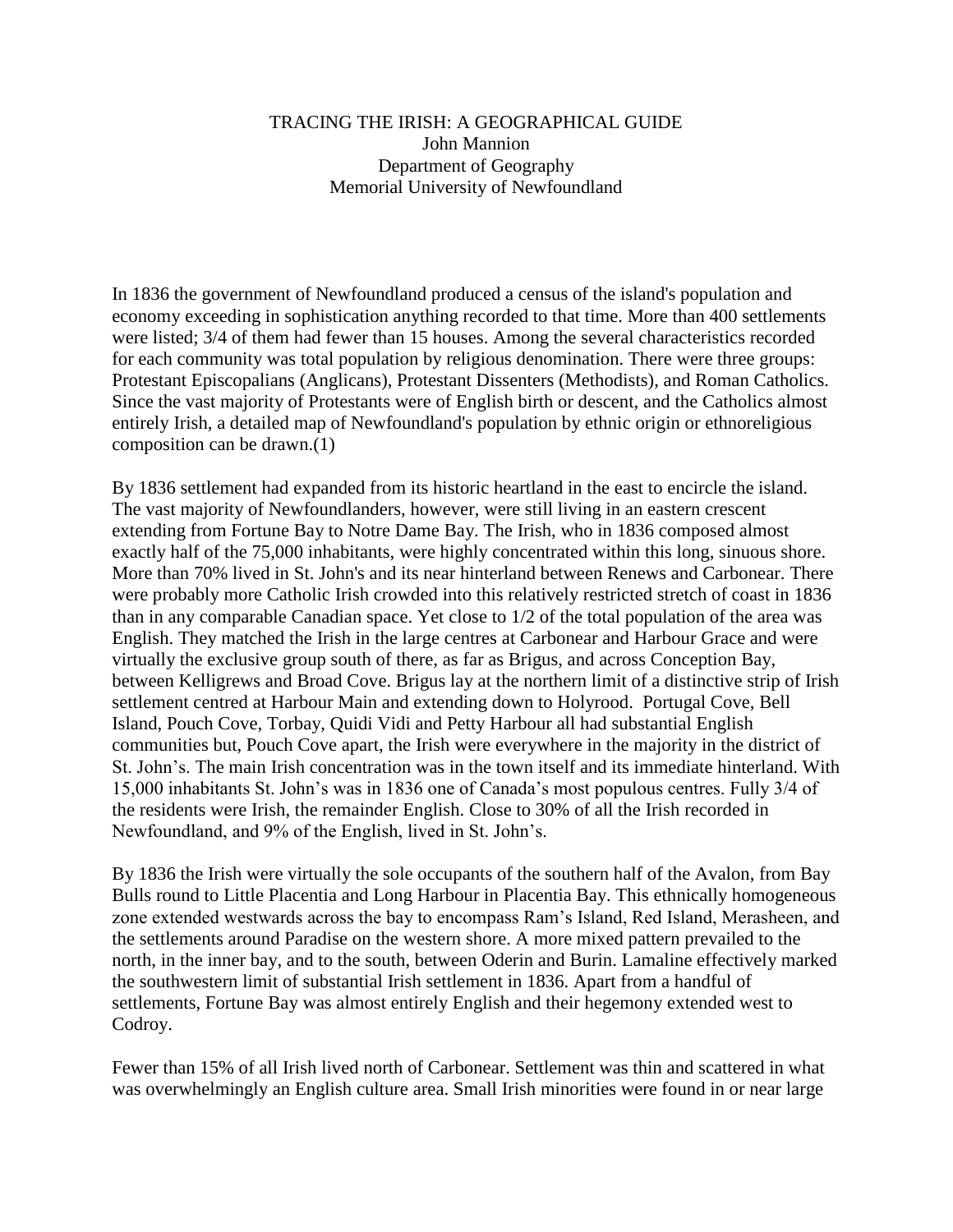harbours such as Bonavista, Trinity and Fogo. They were more prominent on the north shore of Conception Bay, between Western Bay and Grates Cove, at King's Cove and its adjacent outports in Bonavista Bay, on Gooseberry Island, at Tilting on Fogo Island, and, far to the north, in the caretaker settlement of Conche on the French Shore.

Newfoundland's ethnic geography did not change substantially subsequently. The island's population continued to grow. There were 124,000 inhabitants by 1857, 47% of them Irish, and almost a 1/4 of a million by the end of the century. Demographic growth was the result of natural increase, not of immigration from overseas. Ancestral properties were subdivided between heirs, and neighbouring coves were occupied, consolidating and extending existing ethnic patterns. Some intermarriage and intermingling continued to occur, but, more than in the previous century, ethnicity and religion came to characterize the culture of Newfoundland settlements. There was, of course, some movement by both groups to unsettled stretches of shore, notably in northern and western Newfoundland, and in Labrador. Even these settlements tended to be dominated by one of the two basic groups.

Any analysis of Newfoundland's complex ethnic geography must consider first the patterns of transatlantic migration. Beginning around 1575 the English established a base along the east coast, from Trepassey to Bonavista, later to be known as the Old English shore. Beyond these borders, north and south, were the French. For a century or more of English migrations there was no Irish participation in this fishery. Beginning around 1675, and more regularly after the Treaty of Utrecht in 1713 which ceded Newfoundland's south coast to Britain, the Irish joined the English in the annual migration. From its inception this Irish migration was organized and controlled by merchants, shipowners and shipmasters in the English West Country. Each spring vessels from southwest England, en route to Newfoundland, called in to ports along Ireland's south coast, primarily Waterford, to collect salt provisions for the season. Bristol and ports in the Channel had long-established commercial ties with Waterford through the wool and cattle trades; the Newfoundland and West Indies provisions trade was essentially an extension of this commerce. Irish salt provisions were cheaper and superior to those in England. As early as 1669 "several fishing towns in the West of England" were "victualling their ships with provisions brought from Ireland, to the prejudice of England".(2) A decade later three vessels from Waterford, one from nearby Youghal and one from Dublin were recorded at Newfoundland with supplies. "The trade of the Irish to Newfoundland is all sorts of frizes, London cloath, bandle cloath, glass, shooes, stockens, beefe, porke, bread, butter, cheese and all sorts of small mercht.dises" an English Commodore reported in 1681. "They likewise bring over a great many women passengers whom they sell for servants and a little after their coming marry among the fishermen that live with the planters and, being extremely poor, contract such debts as they are not able to pay ... if course be not speedily taken for the prevention of such passengers coming over the country will be ruined".(3) It is something of a paradox that one of the first references to Irish passengers should be to indentured women since for the next century or more the migration was, overwhelmingly, one of single young men.

The recruitment of male servants went hand in hand with the collecting of supplies each spring. Passengers were considered another commodity, like salt meat and butter, adding to the profits of a transatlantic voyage. Despite the regular traffic in provisions, which increased during and after the Anglo-French war, the number of Irish working in Newfoundland prior to 1720 were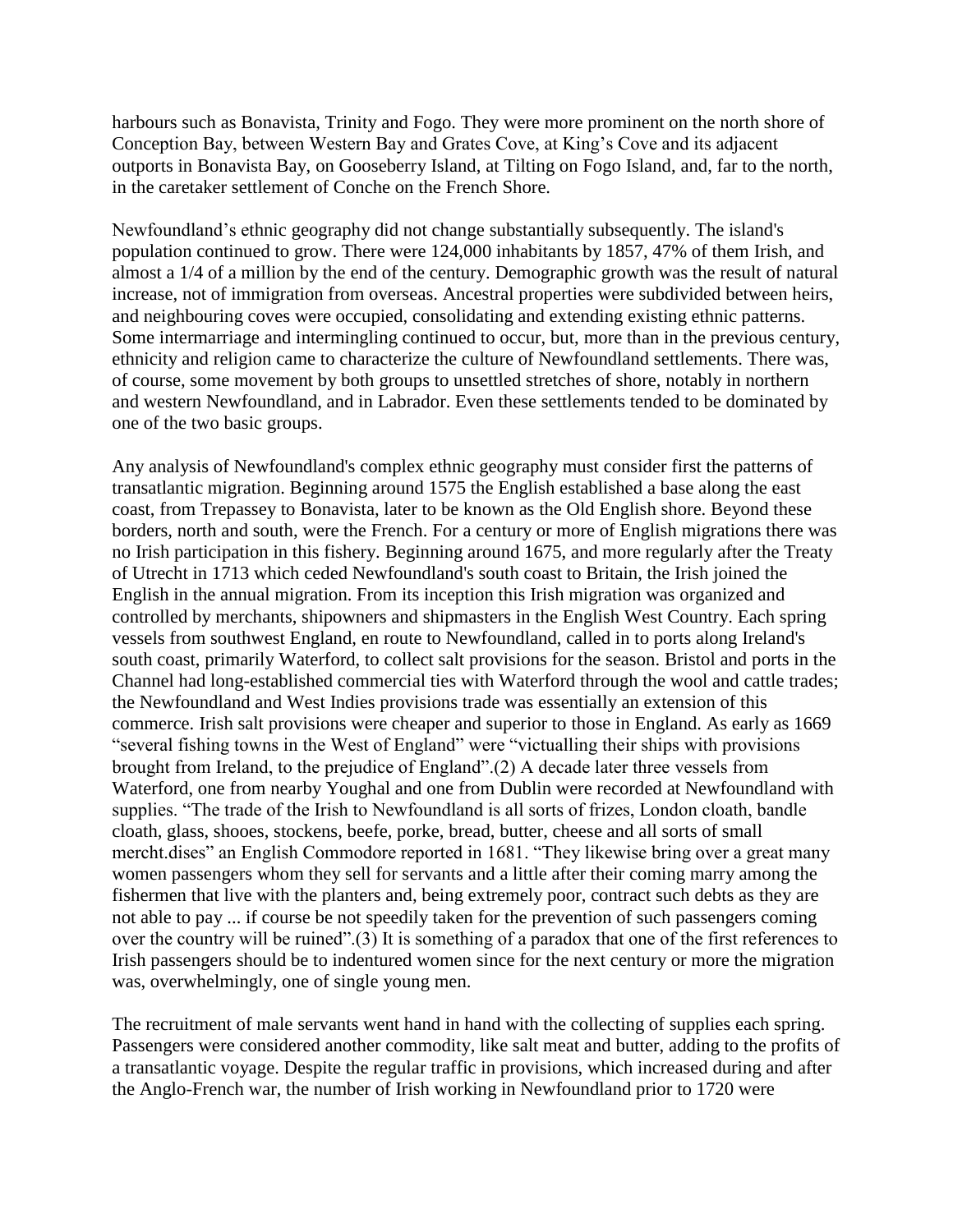probably few.(4) Certainly Irish planters and traders were rare. The detailed nominal lists of boatkeepers between 1675-1681 and in 1708 include a number of surnames popular in southeast Ireland — Aylward, Buckley, Cullen, Dunn, Fortune, Green, Hurley, Kent, Roach, Strange, White — but all were southwest English, an early reminder of the need for caution when using surnames as a guide to ethnicity in Newfoundland, particularly for this period. Much work remains to be done but among the probable Irish planters at this time were James Benger and Denis Loney of St. John's, Thomas Noland in Petty Harbour, Arthur Mahone, Witless Bay, Thomas Hanlon, Harbour Grace and Bartholomew Coyne of Carbonear.(5) These late 17<sup>th</sup> century lists unfortunately do not record the names of servants but it is unlikely that many were Irish. During the French campaign of 1697 Fr. Beaudoin recorded more than 30 of them in Brigus, Harbour Grace and Carbonear in Conception Bay and at Heart's Content and Old Perlican in nearby Trinity Bay.(6) According to Beaudoin they were harshly treated by their English masters. Some joined the French. Other Irish at St. John's and Ferryland moved to Plaisance.(7) Indeed the temporary loss of St. John's was blamed in part on Irish disloyalty and desertion. Similar charges were repeated by alarmed colonial officials all through the 18" century. Security and livelihood were almost certainly more significant than politics, religion or ethnicity in such moves. Indeed some English absconded with the Irish to Plaisance, apparently became subjects and worked as servants in the French fishery. An Irish stone mason, "master of his trade", worked on the fortifications there. In 1696 he married an English widow from St. John's at Plaisance and established a fishing room at La Petite Grave (modern Jerseyside). (8)

Following the Treaty of Utrecht and the withdrawal of the French from Plaisance to Louisbourg, their traditional fishing grounds between Trepassey and St. Pierre became the focus of an English fishery. It was conducted primarily from ports in the Bristol Channel, basically an extension of West Country operations long established along the shore south of St. John's. (9) For reasons that are too complex to consider here, English ship captains calling in to Irish ports for provisions began to recruit servants there more regularly than before. "There are not above ten French residents in St. Peters, St. Lawrence and Placentia who ...are supplied with craft and servants from England" wrote Commodore Percy in 1720 "but here are brought over every year by the Bristol, Bideford and Barnstable ships great numbers of Irish Roman Catholic servants who all settle to the southwards in our plantations." (10) Five years later the British governor at Placentia maintained that the dramatic increase in cod production since his arrival there in 1719 was "in part owing to the great quantity of Irish papists and non-jurors ... who yearly come out and settle here." (11) Nor were the Irish totally dependent on English ships and all were not servants as commonly believed. Several Irish fishing ships were reported operating at Little Placentia and in other harbours across the bay formerly occupied by the French. "They bring with them a number of Irish servants of whom they leave the winter and by that means stake out the very best of our ancient fishing rooms." (12) An independent Irish fishery is confirmed in a number of separate documents at this time.(13) West Country merchants engaged in the migratory ship fishery complained that Irish boatkeepers had an advantage because of their superior access to cheaper provisions and to servants. More revealing were petitions of Irish servants in Placentia Bay against their Irish masters. The record is not comprehensive but in 1730 at least seven Irish boatkeepers were recorded. An impression of how they organized this pioneering transatlantic fishery and something of its social character, may be gleaned from the servants' memorials.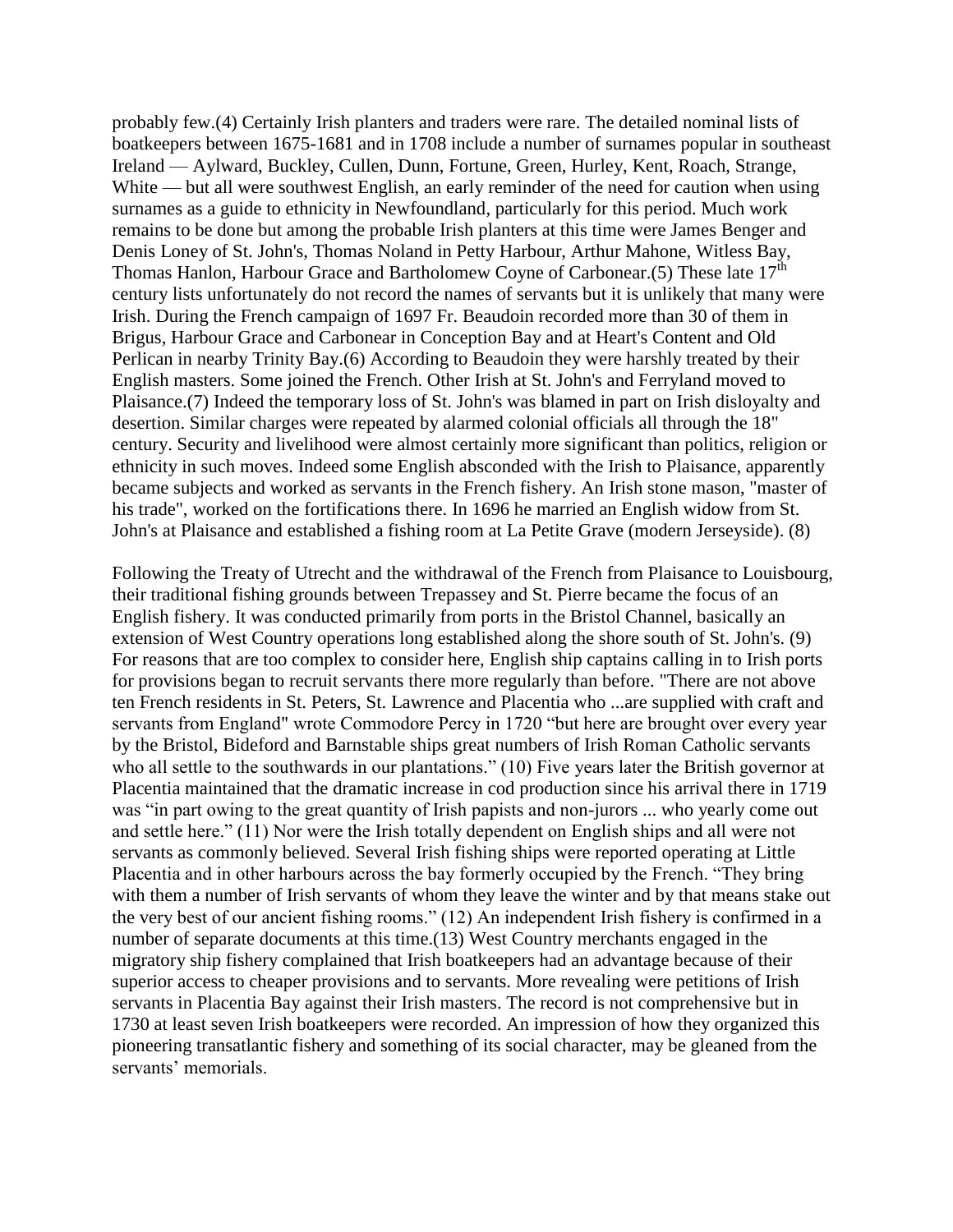Recruitment in Ireland was intensely local. All boatkeepers and servants came from Waterford and its vicinity. At least four of the boatkeepers were named Power, as were a number of their servants. Almost certainly some were kin. The servants shipped at Waterford witnessed contracts formally outlining the terms and conditions of their employment. This followed an age-old European practise of apprenticeship or indenture. Servants were usually paid in bills of exchange which they could cash in at Waterford on their return. In the absence of bills, a share of the catch, particularly cod oil, which could be traded by the servants in Newfoundland, or even sold in Waterford, served as reimbursement.

Wages varied depending on expertise, skill, or length of contract. Most Irish servants were unskilled labourers, performing the most rudimentary tasks. Walter Mullowney and John Bryan were hired in Waterford by Thomas Power, a boatkeeper at Little Placentia, for a single season at £3.10.0 and £5 respectively. They were probably youngsters with little or no expertise. Power provided passage out from Waterford and an advance of 1 0/- for suitable clothing and other necessaries for the voyage. Two other servants secured contracts at Waterford for a year at £14 and £l5 and a third for two years at £12 per year. All were hired by Irish boatkeepers in Little Placentia.

The inshore cod fishery was a labour-intensive industry. Each planter or bye-boatkeeper hired at least five servants; some employed two or three times that number. Thomas Power's operation equalled in scale that of a large dairy farm in county Waterford in the early 18th century. Labourers' wages were also higher than in the homeland and remained the principal motivation for this distinctive migration for more than a century. Most servants were young and unmarried. But even as early as 1730 the records reveal some Irish servant families in Placentia Bay. Patrick Hogan, servant to an English planter in Oderin, was head of a large family resident there. We are less certain about the ethnic origins of Paul Neale, a servant in Paradise, but his wife had borne twenty children by 1730. Only nine had survived.

Despite small pockets of Irish in harbours like Little Placentia and Paradise, the Irish were everywhere mixed in with the English. Up until at least 1760 the great majority of Irish servants worked for English planters. "The inhabitants in general employ none but these Irish" a commodore reported in 1729. "They are already so numerous that in many places there remains during the winter nine of these Irish Roman Catholics to one Englishman."(14) Officials blamed ship masters for taking on too many servants in Ireland each spring. "Many ships leave England with sailors only and proceed to Ireland where they load up with provisions and great numbers of passengers."(15) Some Irish in Newfoundland, it was claimed, were "of so indolent a disposition that they do not earn enough in the summer to pay their passage [home] ... some go away to New England, others remain here."

The reasons for overwintering were more complex. Servants were needed in winter to procure timber to repair and construct the wide range of shore installations for the summer fishery. Increasingly from 1720 onwards these winter woods crews were Irish. Contracts signed in Waterford reflected this. They were often for two summers and a winter. An extended contract reduced the complications of annual recruitment and the costs of transatlantic travel. It also improved the expertise of a servant and introduced some stability into what was a highly transient seasonal fishery. Far fewer men were required in winter, however, and competition for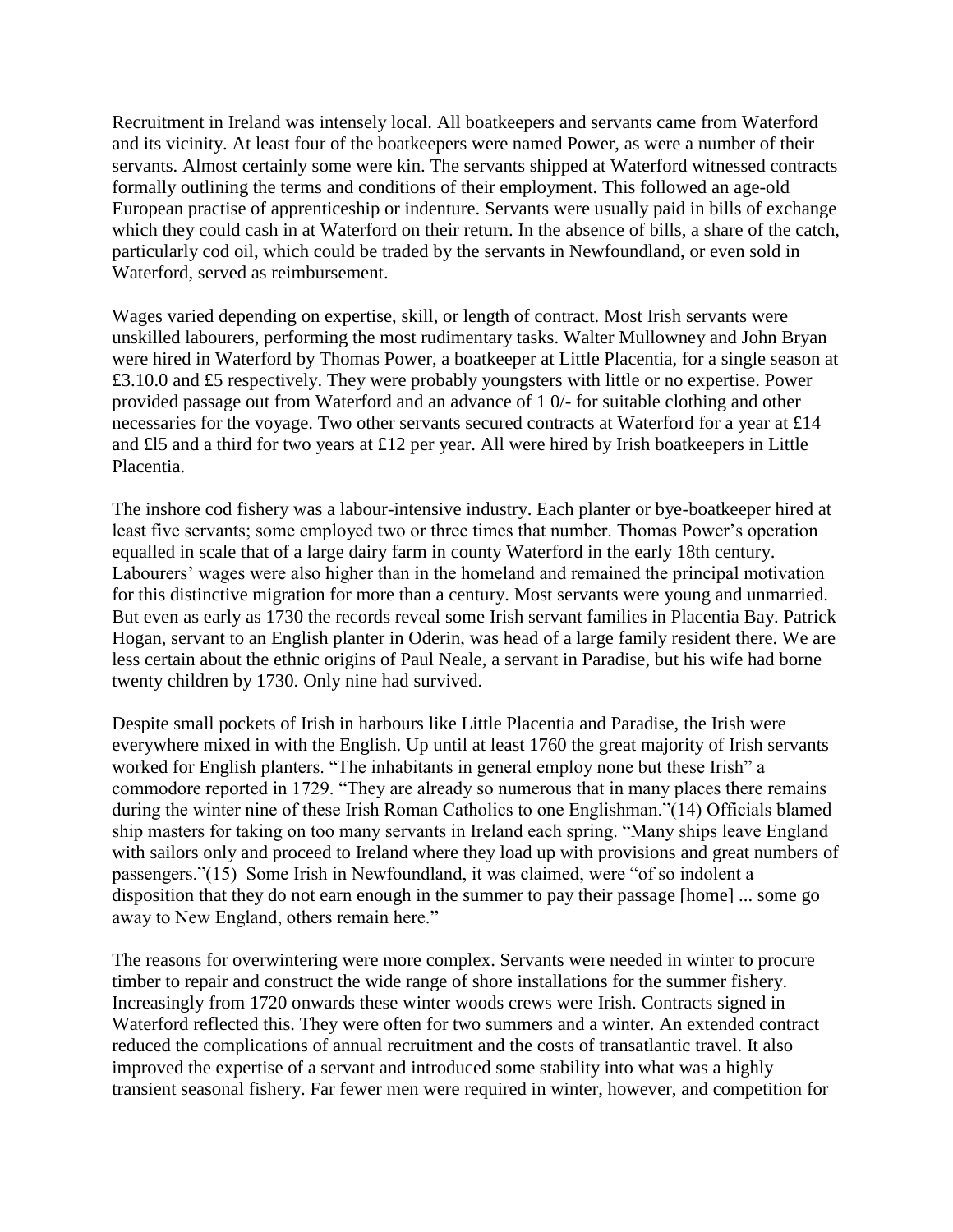places was keen. Thomas Conners, an Irish planter in Little Placentia, could charge one of his summer servants 30/- to join a winter crew in 1730. Many Irish were left stranded at the end of the fishing season, in debt to their employers and without the means to go home. English planters in St. Mary's had to petition Governor Gledhill, stationed in Placentia, to bring in the troops "to quell the insurrection of some hundreds" of Irish after the summer fleet had left the harbour in the fall of 1724.(16) Complaints about excessive numbers of unemployed or underemployed Irish servants trapped in the severity of a Newfoundland winter persisted through the century. Repressive legislation was passed by a succession of governors. As late as 1764 Palliser ordered that "no papist servant man or woman shall remain at any place where they did not fish or serve during the summer preceeding, and that not more than two papist men shall dwell in one house during the winter except such as have a Protestant master...."(17)

Governors and commodores greatly exaggerated the numbers of Irish participating in the fishery, winter and summer, and regularly impugned their character. They were depicted as ignorant, thievish, drunken, riotous, disloyal, felons "from inland places and gaols ... who rarely became fishermen or seamen." Much of the disparagement was voiced in the early and middle decades of the century before penal laws against Catholics were relaxed. Most English merchants, shipmasters - and planters supported the Irish whose labour was important to the commercial success of the fishery.

Despite the comments of governors and commodores the number of Irish residing in Newfoundland up to 1750 was extremely small. A census records only 342 overwintering there in 1732, less than 13% of the island's population. The vast majority were located in harbours along the shore south of St. John's and around to Placentia. If the census is correct, even St. John's was devoid of Irish that winter.(18) Two small pockets were recorded north of there, in Harbour Grace and Bonavista. In the spring over 1,000 Irish passengers arrived to serve in the summer fishery. Virtually all moved to harbours between St. John's and Placentia, augmenting substantially the small overwintering Irish population of the region. They may have exaggerated their numbers but official observations on the distribution of the early Irish were approximately correct.(19)

Almost all the Irish at this time were young men few of whom remained in Newfoundland for more than a winter or two. No more than a dozen families with houses were recorded in the winter of 1732. There were less than a dozen Irish masters or planters, fourteen wives or mistresses, some of whom possibly were widows or married to Englishmen, and only sixteen Irish children. The latter were all in Placentia, confirming independent accounts of an embryonic Irish community there. No Irish women servants were recorded. Although the census is almost certainly incomplete, the number of Irish families resident in Newfoundland, scattered over 200 miles of coastline, would hardly exceed the population of an average Irish townland and the total summer presence that of an average rural parish in county Waterford.

The next two decades witnessed a transformation in the ratio of English and Irish in Newfoundland. By 1754 there were 3362 Irish overwinterers, ten times more than in 1732. They now accounted for 46% of the island's winter population. With the arrival of passengers in the spring there were over 5,000 Irish, 48% of the summer total. Winter and summer, these Irish were distributed all along the coast from Placentia Bay to Trinity Bay. Actually more than 2/3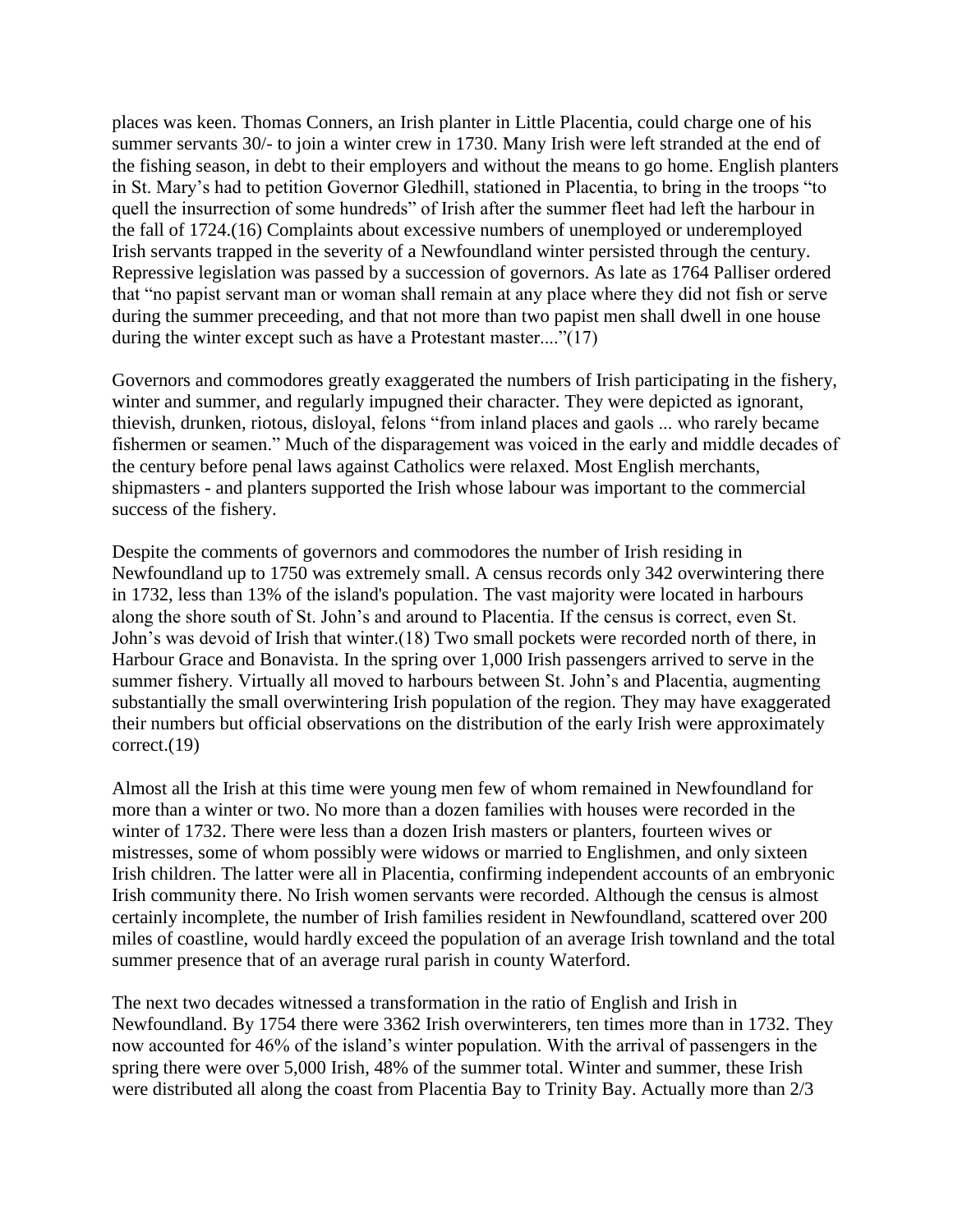were located between St. John's and Trinity, a surprising shift in emphasis northwards from the traditional Irish base on the southern Avalon.(20) Even allowing for errors in counting women and children, permanent Irish settlement was still slight. Probably fewer than 1/4 of those recorded in the winter belonged to local families. Particularly in summer, the vast majority of Irish in Newfoundland were unattached single young men whose family and kin resided back in Ireland.

During the interval between the Seven Years' War and the American Revolution, 1764-1776, the volume of male migrants arriving from the British Isles increased substantially. For all but one of these years, 1775, the ethnic origin of the passenger component was recorded. Of the 6,000 or more arriving on average each spring, close to 60% were Irish, 32% English, the rest Jerseymen. The migration from Ulster to America excepted, this annual exodus to Newfoundland was by far the most substantial across the Atlantic from Ireland in the 18" century. Arthur Young, who visited Waterford in 1776, noted that "the number of people who go passengers in the Newfoundland ships is amazing; from sixty to eighty ships and from three thousand to five thousand [passengers) annually."(21) The surge of migration did not result in an increase of Irish settling in Newfoundland, even for a winter. If the censuses are accurate, the number actually declined. (Fig. 1). It was, overwhelmingly, a seasonal migration. Almost all came home. In 1767, for example, 3,800 passengers were recorded arriving from Ireland in the spring; that autumn between 4,000-5,000 were reported back at Waterford alone. (22) The transatlantic seasonal flow equalled and in some years exceeded the number of Irish remaining in Newfoundland over the winter.

The distribution of overwintering English and Irish between 1763-1776 is shown in Figure 1. Conception Bay was the population heartland of Newfoundland, particularly for the English. But there were also more Irish along the west side of this bay than in any other comparable stretch of shore on the island. They were also numerous around Trinity, as in 1754, and had expanded north to Bonavista Bay, Fogo Island, and Conche. There were even some Irish on the coast of Labrador, and in the Gulf of St. Lawrence as far west as the Magdalen Islands. In 1776 a leading Waterford merchant house with considerable experience in the passenger and provisions trades advertized locally for "boat- masters, midshipmen, foreshipmen ... a number of good fishermen and ... a few good salmon fishermen" to go to Chaleur Bay, across the Gulf, for a season. (23) It was pointed out that the inhabitants there were chiefly French Canadians, there was a resident Catholic priest, all religions were tolerated, the climate was wholesome, and an extensive fishery and trade were carried on in the region. We do not know if the venture proceeded, but the reference is an early reminder of links that were forged between Irish migration to Newfoundland and to the mainland.

Compared to Conception Bay, the district of St. John's had a surprisingly modest population between 1763-1776. It was split evenly between English and Irish (Fig. 1). This was to change dramatically subsequently, as the census of 1836 reveals. Along the shore south of St. John's and around to Placentia the Irish were now in the majority, but not substantially. The English were as numerous in Bay Bulls and Trepassey. This too was to change as the old English planter class and their servants were either assimilated by the Irish, or withdrew. As in 1836, there was a considerable Irish minority around Burin but the rest of the south coast was then, as now, almost entirely English.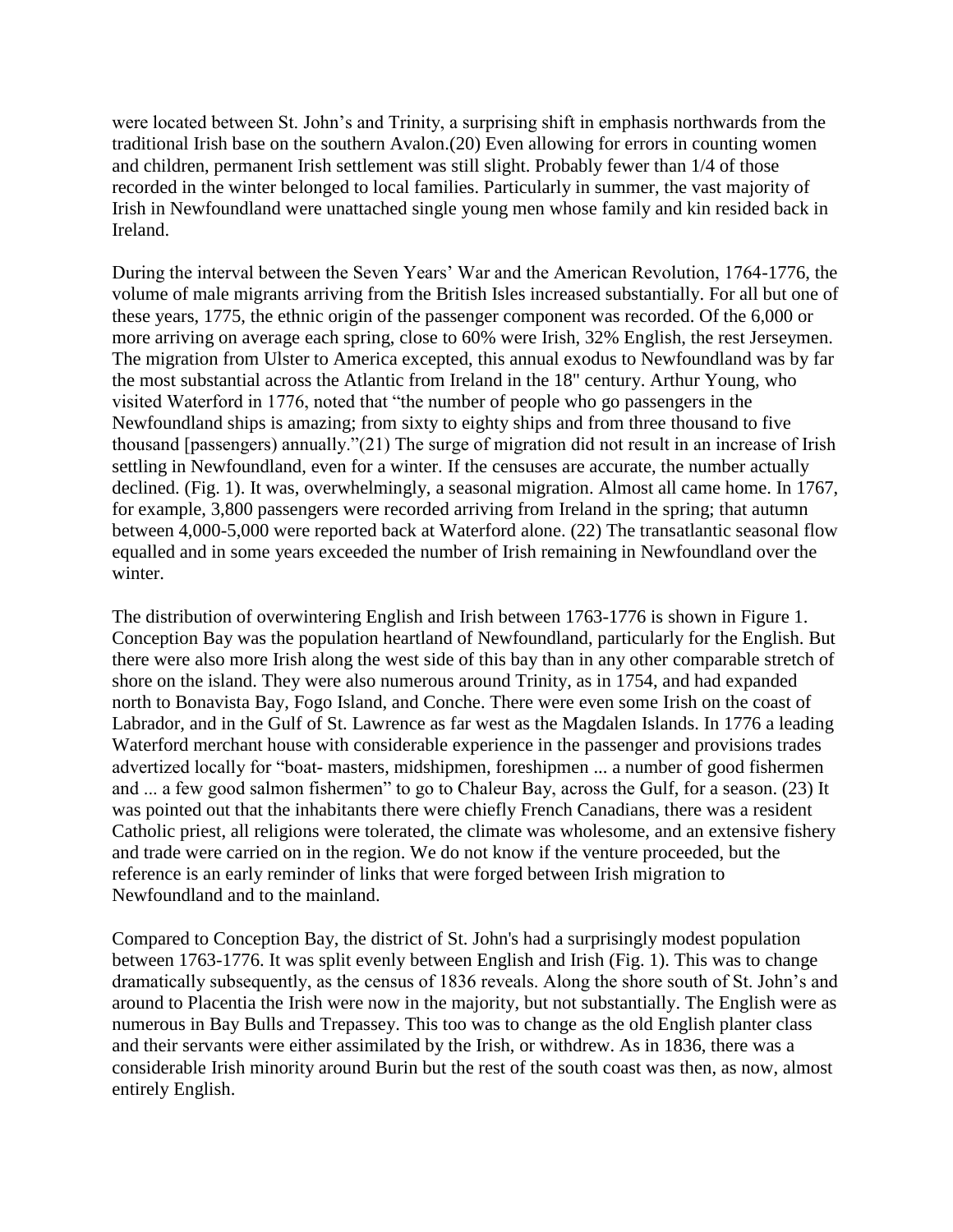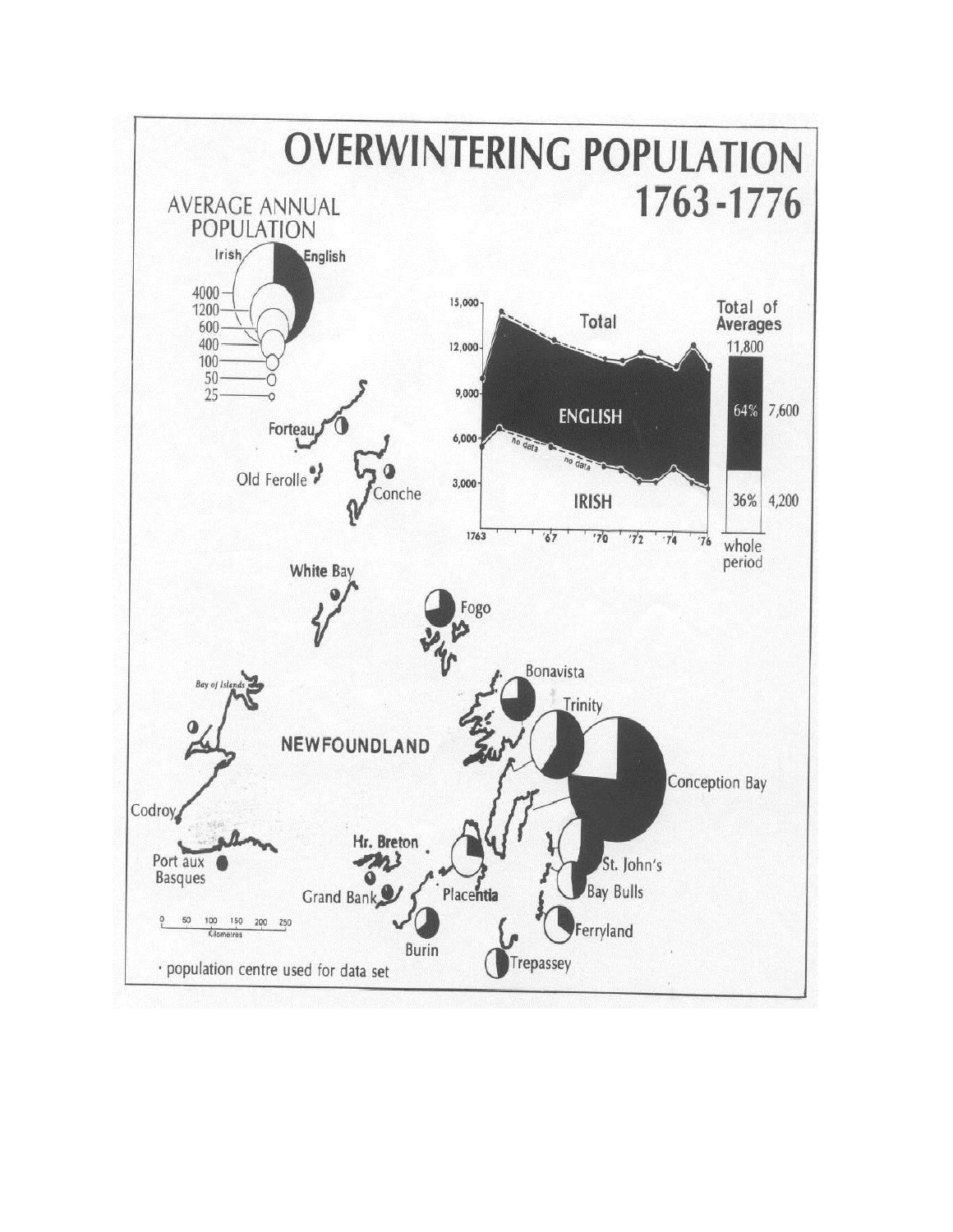The formation of permanent communities in Newfoundland depended on the migration of women from the British Isles, their marriages, and the birth of daughters who in turn married and bore children. Few Irish women resided in Newfoundland in the early part of the century. By 1754, however, they accounted for 1/3 of the total female population, winter and summer. Close to 1/3 of all Irish in winter and only 17% in summer were women, but this sedentary segment of the population was to grow as Irish female migration and family formation expanded in the second half of the century. In 1764 Governor Palliser reported from St. John's that "great numbers of poor women are frequently brought into this country, and particularly into this port, by vessels arriving from Ireland...." He tried to limit this migration by ordering that such women must have a contract with a master prior to arrival. Somewhat similar concerns were voiced more than a decade later by Governor Montagu. "Vessels coming from Ireland often bring unmarried women and girls who have no friends here and are hired on as indentured servants. Having hired themselves to masters they became pregnant and are an encumbrance to their masters and the inhabitants of the island." (24)

Attempts by the colonial administration to curb female migration failed. Irish family settlement continued to grow, albeit slowly, through the second half of the 18th century. There were 50 English and 65 Irish families in St. John's by 1766.(25) Of some 80 families recorded by Rev. Balfour in Bay Bulls, Witless Bay and Renews in 1759, over 60 were Catholic Irish. Renews, he reported, was almost entirely of that denomination and they dominated elsewhere on this shore. Roughly 40% of the total Irish population in the winter of 1771 were members of Newfoundland families. All but a handful were located between Trinity and Placentia Say. But the 4,500 Irish passengers arriving in spring still outnumbered those remaining in winter. Even as late as 1786 the spring passengers accounted for 40% of the total Irish population.

During the final decade of the 18th century the transatlantic migratory fishery virtually collapsed. The number recorded arriving from the British Isles in spring dropped from 11,000 to 6,000 between 1788- 1 791, and to a mere 2,000 in 1793 with the onset of war. For several years during the war fewer than 1,000 persons arrived annually. What is significant about this movement is that most passengers stayed. Seasonal migration became emigration, with profound consequences for the consolidation and expansion of Irish permanent settlement in Newfoundland. "So few of our servants speak of going home, I'm not inclined to send our ship to Waterford" wrote Pierce Sweetman, a Waterford merchant in Placentia in 1802.(26) Through much of the second half of the 18th century 20-30 vessels arrived in Waterford each fall with the returning passengers; only a handful of vessels were recorded doing so after 1793.

Most contemporary Newfoundlanders claiming Irish ancestry are descended from immigrants who settled after 1790. During the first third of the new century over 35,000 Irish passengers were recorded. In contrast to the 18th century, the vast majority entered through the port of St. John's. The figure underestimates total arrivals, but to what extent we will never know. Only partial returns exist for some years and none at all for others. There were two discernible peaks in the flow of Irish passengers: over 14,000 were recorded between 1810-1815 and again between 1825-1831. Subsequently the volume inbound declined rapidly. Newfoundland received only a trickle of the great mass of poor Irish crossing the Atlantic after 1840. More than 3/4 of all passengers recorded arriving in Newfoundland between 1800-1835 were-Irish. This explains in part their prominence in the census of 1836, particularly in St. John's and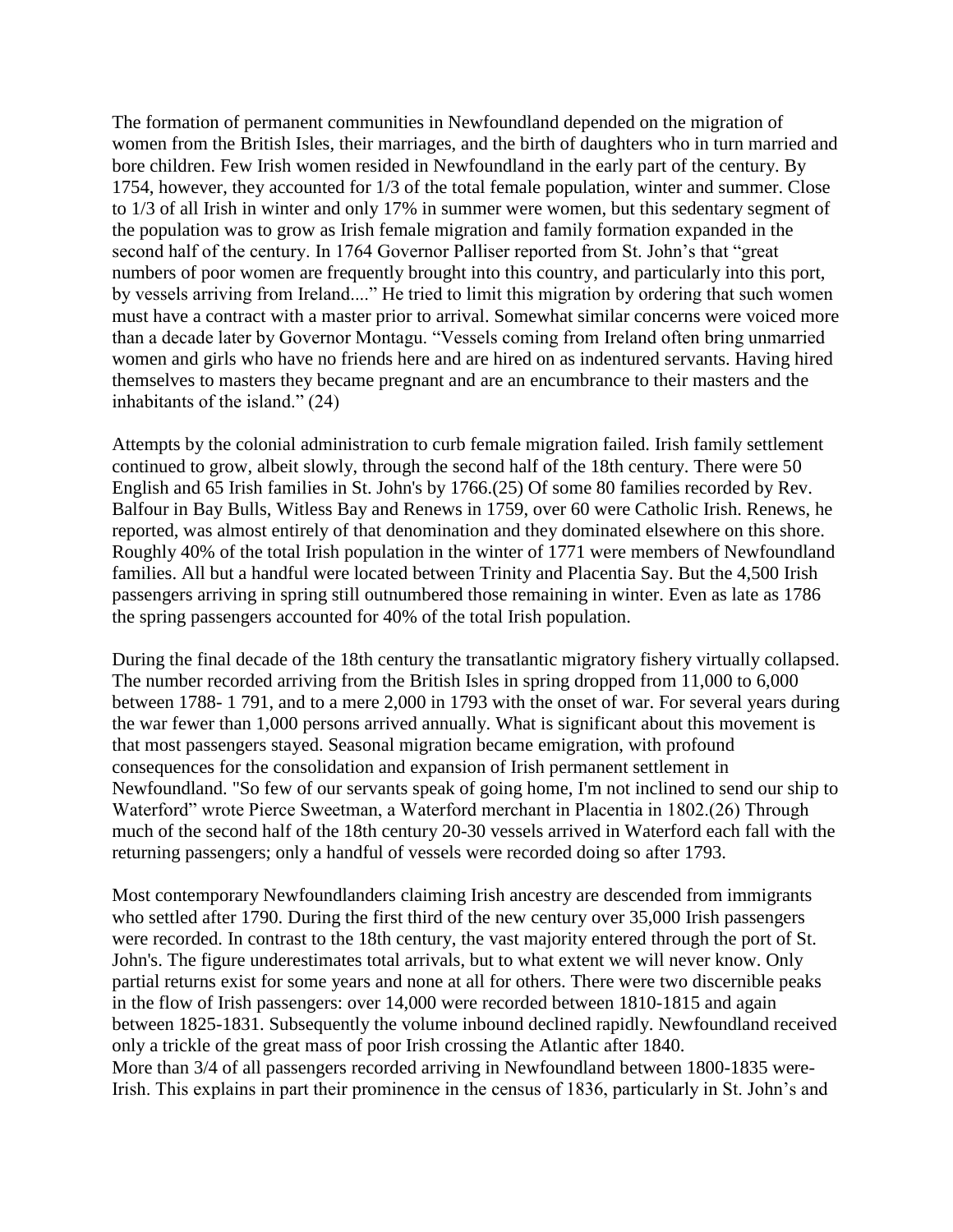settlements nearby. Emigration of both English and Irish also helps explain the fact that the permanent population of the island quadrupled during this period. In contrast to the almost exclusively male migrations of the previous century, women, and sometimes children, joined this exodus in much greater numbers than before. By the standards of European emigration to the mainland, however, their numbers were still extremely low. Only 8% of those arriving from Ireland in 1807, for example, were women and children. Even as late as 1830 males outnumbered females in Newfoundland by two to one. But the increase in the availability of female spouses through immigration ensured future demographic growth.

From their inception, the Irish migrations to Newfoundland emanated from a small region in the homeland. Figure 2 shows the places of origin for some 7,600 of these immigrants. Although it accounts for no more than 15% of those who settled, the map is the most detailed reconstruction of homeland origins for any comparable Irish immigrant community in North America. No other province in Canada or state in America drew such an overwhelming proportion of their immigrants from so geographically compact an area in Ireland for so prolonged a period of time. Over 85% of the immigrant Irish in Newfoundland came from four counties in the southeast: Kilkenny, Wexford, Waterford and Tipperary. A further 7% came from Cork. Emigrants were further concentrated within each of these counties, specifically in southwest Wexford, south Kilkenny, southeast Tipperary, southeast Cork, and Waterford. The only notable pocket of emigration outside the southeast was around Dingle in distant Kerry.

Any explanation of this distinctive emigration basin must consider the distance from the ports of departure. For more than a century Waterford was the primary port of embarkation for Newfoundland and the great majority of migrants and emigrants came from places within a day's journey of the city. They came primarily from parishes and towns along the main routes of transport and communication, both road and river, converging on Waterford and its harbour. For a millennium or more ships and men have sailed into Waterford's capacious harbour and proceeded some eight miles upriver, along one of Ireland's finest waterways, the river Suir, to anchor close to the navigable limits of deep-sea traffic. This route was followed from 1670 onwards by the West Country ships bound for Newfoundland. Waterford was at the hub of an elaborate network of trade routes where produce from its rich farm hinterland was assembled and where passengers also gathered in the spring. The vast majority came from within 30 miles of the port. New Ross and Youghal were secondary centres of embarkation, with smaller hinterlands. Waterford and Ross were themselves the main sources of emigrants, together with the inland port town of Carrick-on-Suir. Other riverine ports like Graiguenamanagh on the Barrow, Thomastown and Inistioge on the Nore, in south Kilkenny, Clonmel on the Suir, Lismore on the Blackwater and Tallow on the Bride, were important sources of migration. So were the rural parishes along these waterways. The complex process of recruitment by English and Irish merchants, their agents and sea captains, and the social origins of the Irish moving to Newfoundland, have been described in some detail elsewhere. (28)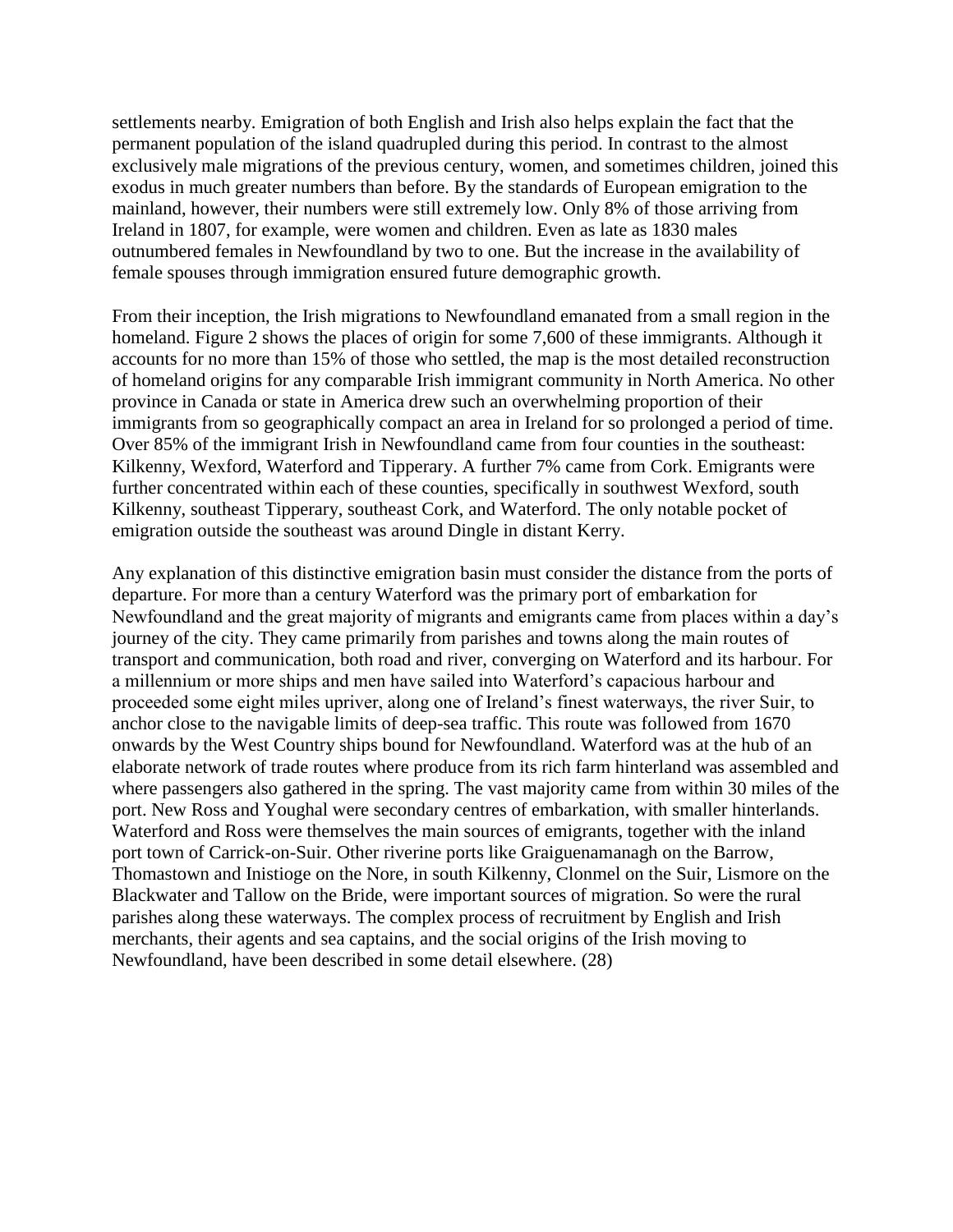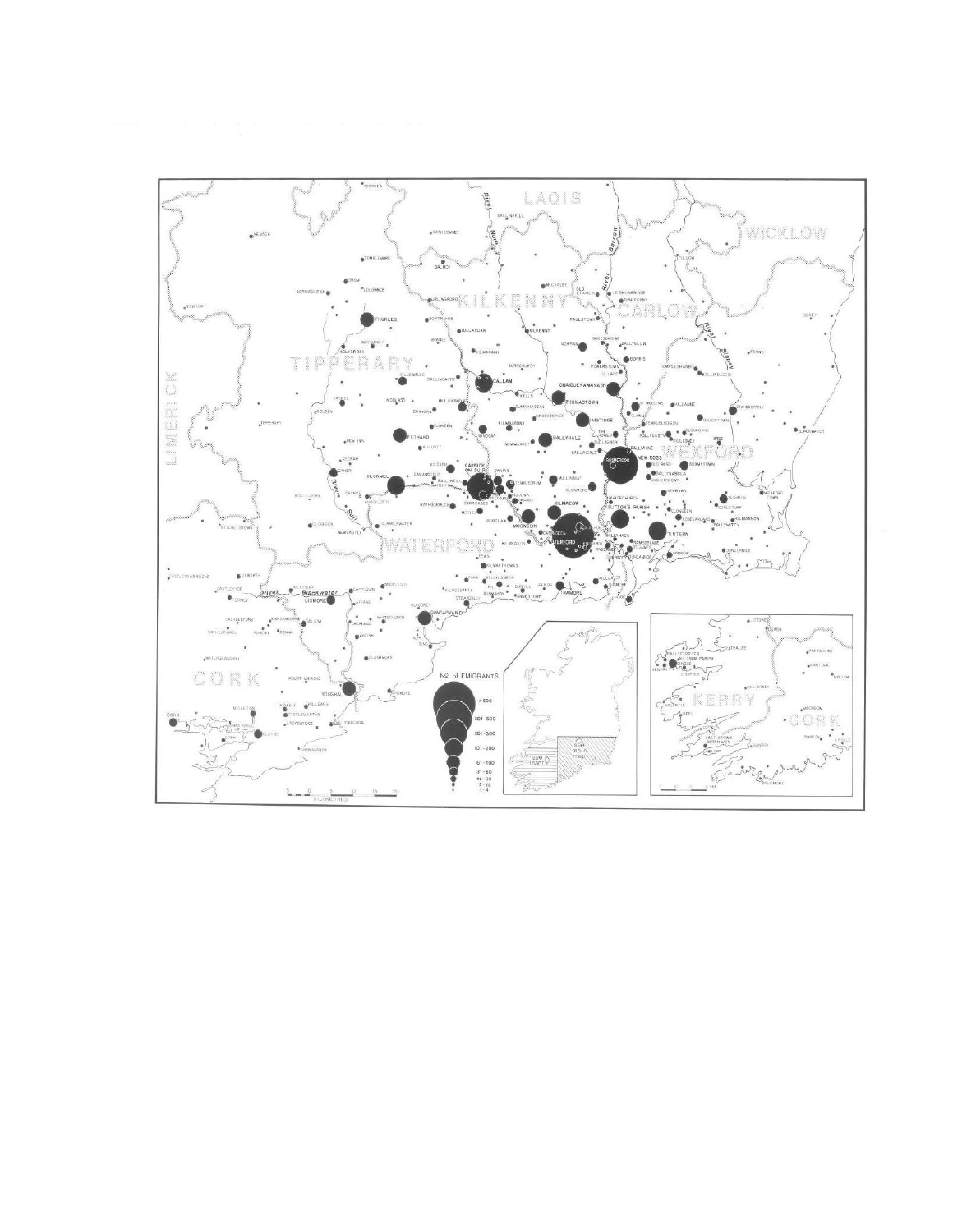## GENEALOGICAL IMPLICATIONS

The compact geography of the homeland greatly facilitates the search for Newfoundland-Irish antecedents, be they genealogical or general. Conversely, the historic concentration of the Irish in south-east Newfoundland facilitates the task of tracing descent on these shores. There are probably cases still where all the great-great grandparents of a contemporary Newfoundlander were born within 20 miles of one another in southeast Ireland. Geography apart, pinpointing places of origin is also enhanced by the remarkable range of surnames involved. Close to 1,000 different surnames with parish or county locations in Ireland have been recorded in Newfoundland. These are listed in alphabetical order, in two parts (Tables 1a, b). Table 1a lists names occurring three times or more amongst the immigrants, the other indicates names found once or twice only. It is not a comprehensive list of Irish immigrant surnames in Newfoundland. Names known to be Irish but not yet located by parish or county are excluded. Under B alone one may mention Barnable, Bermingham, Bracken, Bridgeman, Buck and Burgess.

The diversity of surnames in southeast Ireland is partly a consequence of substantial colonization from Britain in medieval and early modern times. Little is known of the Norse contribution to the surnames of the southeast, but that of the Anglo- and Cambro-Norman settlers mainly from southwest Britain in the late middle ages was profound. Over 20% of those names occurring three times or more were probably Norman in origin. From the top of Table 1a we can for example list Aylward, Ball, Bowler, Brennock, Britt, Browne, Burke, and Butler.(29) Further immigration from Britain occurred in the  $16<sup>th</sup>$  and particularly the 17th century. Most of the surnames associated with this migration belong to the Protestant planter class. They came from different parts of Britain, including the southwest, homeland of the Newfoundland English. These migrations, medieval and early modern, partly explain the substantial number of surnames in Newfoundland common to both southwest England and southeast Ireland. Over half the Irish surnames listed an Table 1a were also found in southwest England. Many were rare in one or other of the two homelands and this was usually reflected across the Atlantic. Surnames that were primarily or as frequently English in Newfoundland - Allen, Anderson, Bailey, Beard, Ball, Bates, Blake, Boyce, Boyle, Brown and Bullen, for example - are noted on Table 1a.(30)

At least 150 immigrant Irish surnames were of early modern planter origins in Ireland. Such names were of course rare in both islands. Most occurred only once or twice amongst the Irish in Newfoundland, e.g. Addis, Allingham, Allison, Anson, Anthony, Atkins, Austin, and Ayers (Table 1b). Not all came from the southeast. Some were Protestant Irish attached initially to the military or the colonial government. Others were merchants or agents or members of the growing professional class in St. John's. Because of their middle class status, standard of literacy, Protestant background and unique or distinctive surnames they are usually the best documented and most traceable of the Irish. Primarily Anglican, the Anglo-Irish accounted for no more than 5% of the Irish in Newfoundland but occupied an interesting middle ground between the two dominant cultures, Protestant English and Catholic Irish.

Despite the various migrations to the southeast from Britain and the continent, most Irish immigrants in Newfoundland bore Gaelic names. Many actually spoke Gaelic, including those with Norman surnames. Centuries of intermarriage and acculturation meant that the distinction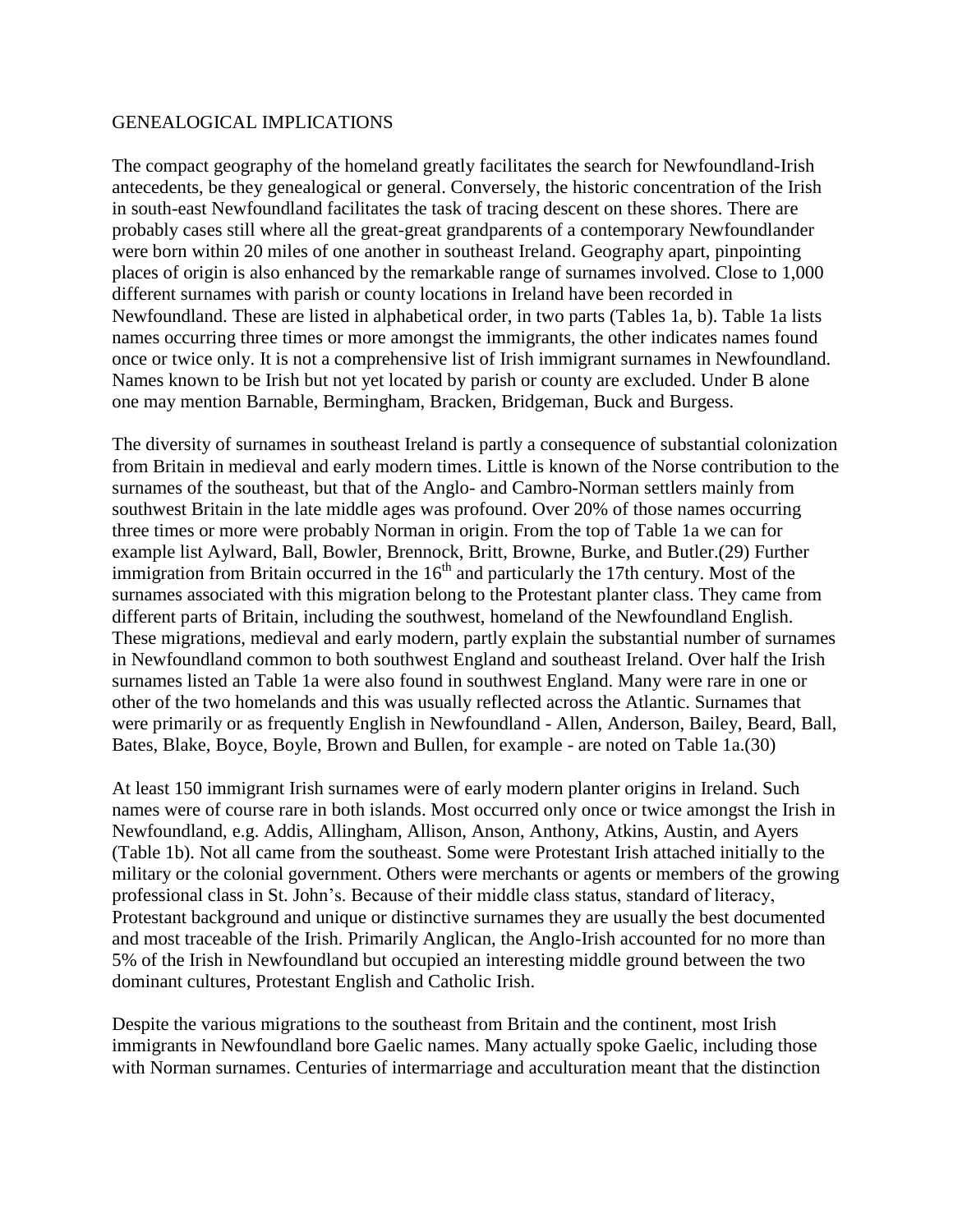between Gael and Norman had vanished long before the Atlantic migrations and all those with Norman names almost certainly also had Gaelic ancestors.

Irish surnames, amongst the oldest in Europe, were highly concentrated geographically. They were confined largely to territories marked out or allocated in the middle ages by clans and septs whose descendants continued to occupy these ancestral lands up to early modern, indeed, modern times. Many Irish surnames remain spatially concentrated to this day. The majority of Irish immigrants in Newfoundland were born in the late 18th century, before the age of great mobility when people left southeast Ireland for distant places in unprecedented numbers. Even the leading surnames amongst the Newfoundland-Irish were localized in the southeast. There are 275 immigrant Walshes and 255 Powers recorded by parish or county of origin in Newfoundland. Almost all were born between 1770 and 1820. Half of the Walshes came from south Kilkenny and fully 2/3 of all Powers from across the Suir in Co. Waterford. Both names are Norman in origin, and their late  $18<sup>th</sup>$  century distribution coincided with the territories secured by their forebears and followers some six centuries before. (31) The next two most popular Irish surnames in Newfoundland were Murphy and Ryan, both of Gaelic provenance. Most Murphys came from a cluster of parishes along the Barrow - Nore basin, in southwest Wexford and southeast Kilkenny. One would not expect much localization within the southeast of what was the leading and presumably among the most widely distributed surname in Ireland. The Ryans were concentrated to the west of the Murphys, in southwest Kilkenny, southeast Tipperary, and in north Waterford, again reflecting the clan's ancient patrimony centred in Tipperary. Other prominent names, notably Phelan/Whelan, Brien, and Kelly, were more generally distributed in the southeast.

Less prominent surnames were often intensely local. All but one of the 14 Nevilles were from southwest Wexford; the lone exception came from just across the Barrow in Kilkenny. Nine of the 12 Hanlons originated in the same region whereas all but one of the 9 Halleys were from Waterford. Once one moves down to the relatively rare names - five to three occurrences - they sometimes came from a single parish, town, or even townland, and were probably kin. All the Baileys, for example, came from New Ross, Wexford, the Bambricks from Gowran and the Bruces from Kilmacow, in Kilkenny. That said, one must acknowledge the more frequent cases of rare names, even of two occurrences only, stemming from very different localities in the southeast. It is a reminder that the identification of a surname with a single place does not always hold.

Irish migration and settlement in North America is now the subject of a rich and sophisticated literature. The Irish were probably the leading group in the great European exodus across the Atlantic in the 19th century. Newfoundland holds a pivotal place in any broad examination of Irish migration to North America. It was the first part of the continent to be exploited by them and the island acted as a stepping stone for a considerable movement of Irish to the mainland as early as 1730. Currents of migration from southeast Ireland to southeast Newfoundland extended west to the Maritimes, Quebec, and New England. Genealogists from all over North America are now retracing these migrant paths. Academic research on the great migrations increasingly emphasizes the social origins and cultural antecedents of the emigrants, focusing on families and individual migrants. Genealogy is central to this search. Migration was geographically as well as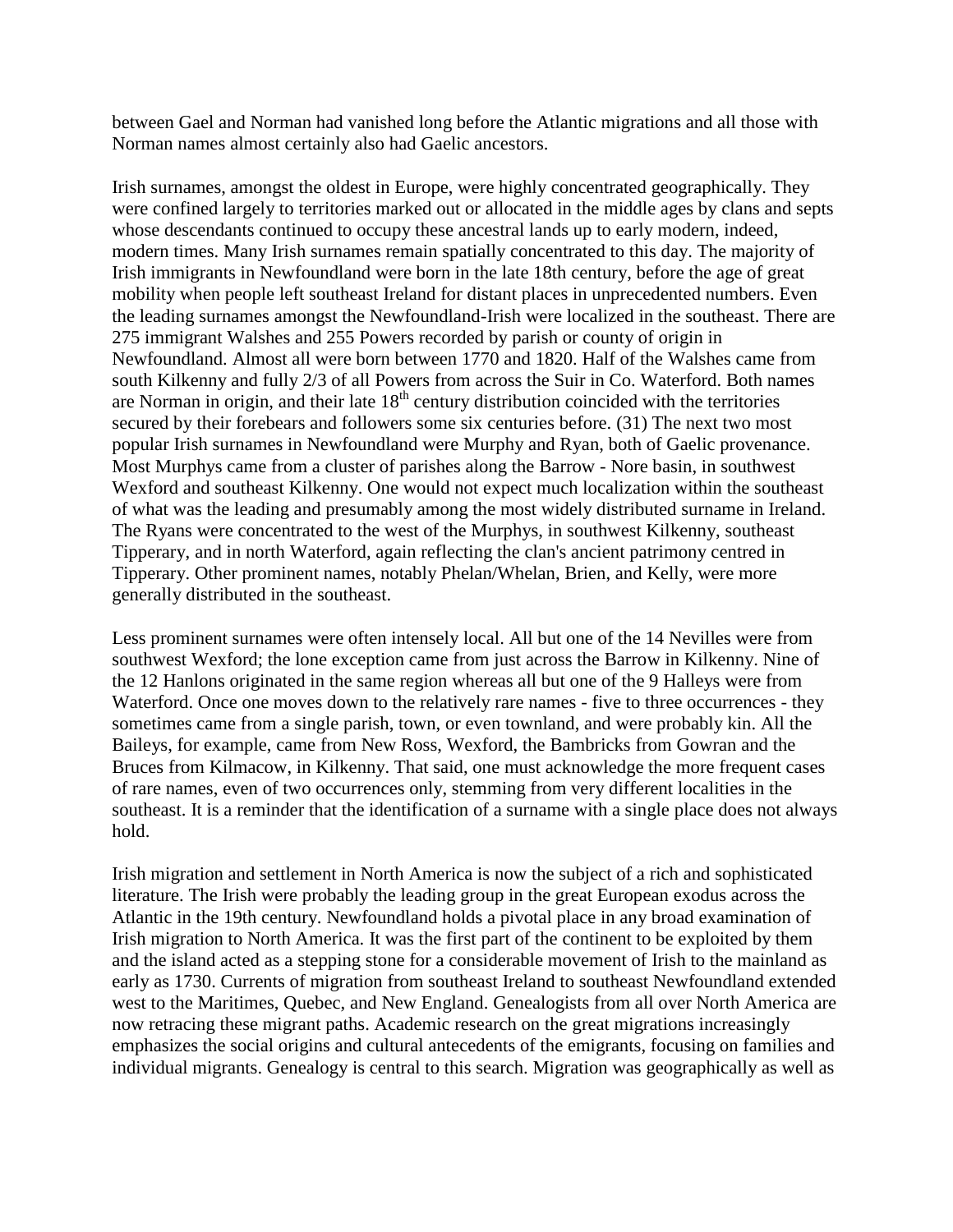socially selective. Newfoundland is a classic example of the significance of locality in transatlantic migration. In work such as this, genealogy and geography go hand in hand.

## Table 1a Irish Immigrant Surnames in Newfoundland (32)

Surnames not identified by parish, town, or county of origin are excluded.

| Ahearn (Hearn)    | <b>Browner</b>   | Condon           | Daly              |  |
|-------------------|------------------|------------------|-------------------|--|
| *Allen            | *Bruce           | Connell          | Daniel (McDaniel, |  |
| *Anderson         | <b>Buckley</b>   | (O'Connell)      | O'Donnell)        |  |
| Aspell (Archbold) | *Bullen          | Connelly         | Darcy             |  |
| Aylward (Elward)  | <b>Burke</b>     | Connor (Conners) | Darmody           |  |
|                   | <b>Burrows</b>   | Conran           | Darrigan (Dargan) |  |
| *Bailey           | <b>Butler</b>    | Conway           | *Davis            |  |
| *Baird (Beard)    | Byrne (Burn)     | *Cooke           | Dawson            |  |
| *Baldwin          |                  | Coonan           | Day (Dee, O'Dea)  |  |
| *Ball             | Cadigan          | Cooney           | Deady             |  |
| <b>Bambrick</b>   | Cahill           | *Cooper          | Deegan            |  |
| Barron (Barnes)   | *Cain (Kane)     | *Corbett         | Delahunty         |  |
| <b>Barry</b>      | Callahan         | Corcoran         | Delaney           |  |
| *Bates            | Canning          | Corish           |                   |  |
| Behan             | *Cantwell        | Cormack          | Dempsey           |  |
| Bergin            | (Canfield)       | Corrigan         | Dennehy (Denny)   |  |
| Berney            | *Carbery         | Cosgrove         | Denief (Neeve)    |  |
| *Blake            | Carew            | Costello         | Devaney           |  |
| Boggan            | Carey (Keary)    | Costigan         |                   |  |
| Boland            | Carrigan         | Coughlan         | Devereux          |  |
| Bolger            | Carroll          | *Courtney        | Devine            |  |
| <b>Bowe</b>       | *Carter          | Cramp            | Dillon            |  |
| Bowler            | Carthy           | *Crane           | Dinan             |  |
| *Boyce            | Casey            | Croke            | Dixon             |  |
| *Boyle            | Cash             | Cronin           | Dobbin            |  |
| <b>Brawders</b>   | Cashin           | *Crosbie         | Doherty           |  |
| (Broderick,       | Cassidy          | Crotty           | Dollard           |  |
| Brothers)         | Christopher      | Crowe            | Donnell           |  |
| <b>Brazil</b>     | Clancy           | Crowley          | (O'Donnell)       |  |
| <b>Breen</b>      | Cleare (Clare)   | Cuddihy (Cuddy)  | Donnelly          |  |
| <b>Brennan</b>    | Cleary           | Cullen           | Donoghue          |  |
| Brennock (Walsh)  | Clooney          | Culleton         | Donovan           |  |
| <b>Bride</b>      | Coady            | Cullinane        | (O'Donovan)       |  |
| Brien (O'Brien)   | Coffey           | *Cummins         | Dooley            |  |
| *Britt            | Colbert          | *Cunningham      | Doran             |  |
| <b>Broderick</b>  | Coleman          | Curran (Careen)  | Doutney           |  |
| (Brawders,        | Colfer (Colford) | Curtin           | Dower             |  |
| Brothers)         | *Collins         | <i>*Curtis</i>   | Dowling (Doolan)  |  |
| <b>Brophy</b>     | Comerford        |                  | Downey            |  |
| *Brown            | (Comfort)        | Dalton           | *Downs            |  |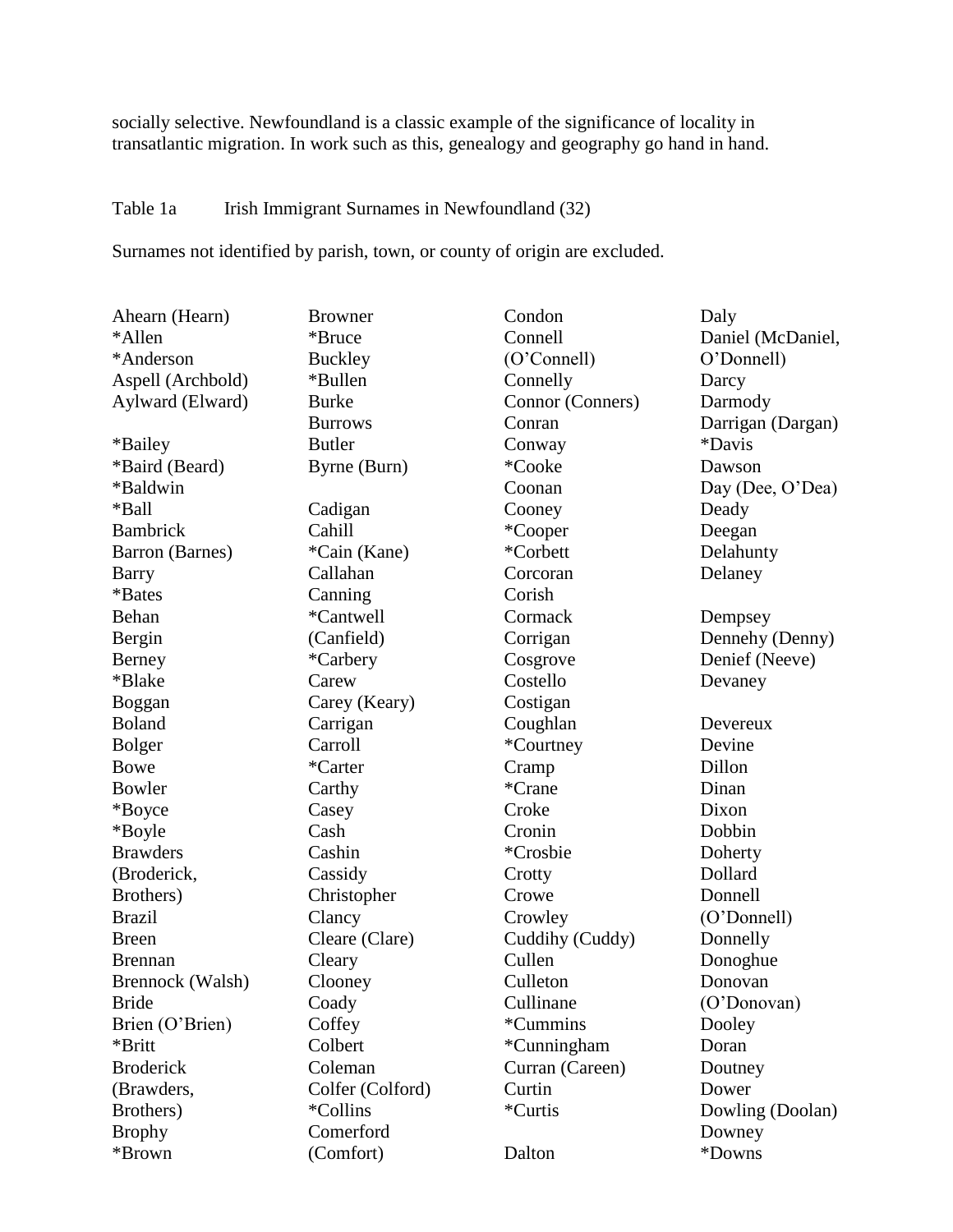| Dreelan           | Forristal       | Hayes            | Kiersey          |
|-------------------|-----------------|------------------|------------------|
| Drenan            | Fortune         | Headon           | *King            |
| Driscoll          | *Fox (Shinnick) | Healy            | Kinsella         |
| (O'Driscoll)      | Freaney         | Heany            | *Kirby (Kerwick) |
| Drohan            | *Freeman        | Hearn (Ahearn)   | Kirwan (Kerivan) |
| Duff              | *French         | Heffernan        | $*$ Knox         |
| Duffy (Dohey)     | Frisby          | Heneberry        |                  |
| Duggan            | Furlong         | Hennessey        | Lacy             |
| *Dunford          |                 | Hickey           | Laherty          |
| *Dunne            | Gallavan        | *Higgins         | Lahy (Leahy)     |
| Dunphy            | Galway          | *Hoare           | *Lamb            |
| Dunsterville      | *Gardner        | Hogan            | *Lambert         |
| Dwyer (O'Dwyer)   | Gaul            | Holden           | Landy            |
| *Dyer             | Geary (Guirey)  | Holohan          | Lanigan          |
|                   | *Gibbs          |                  | Lannen (Lennon)  |
| Egan              | Gleeson         | *Howard          | Larkin           |
| *Ellis            | *Goff (Gough)   | Howlett          | Lawler           |
| English           | Gorman          | Howley           | Lawless          |
| *Ennis            | Grace           | Hughes           | Leamy            |
| Eustace           | Grady           | *Hunt            | Leary (O'Leary)  |
| *Evans            | *Graham         | Hurley           | Lee              |
|                   | Grangel         | *Hyde            | Leonard          |
| Fahy              | *Grant          | Hynes            | <i>*Lewis</i>    |
| *Fanning          | *Green          |                  | Linegar          |
| Fardy             | Griffen         | Irwin            | Londregan        |
| Farrel            |                 |                  | (Lundrigan)      |
| Feehan            | Haberlin        | Jackman          | Long             |
| Fenlon            | *Hackett        | *Johnson         | Loughlin         |
| Fennell           | Hagarty         | *Jones           | Lynch            |
| Fennelly (Finley) | Hallahan        | *Jordan          | Lyons            |
| Fennessey         | Halleran        | $*$ Jay          |                  |
| Fewer             | Halligan        |                  | McCarthy         |
| Finn              | Halley          | Kavanagh         | McCormack        |
| Finnegan          | *Hamilton       | (Cavanagh)       | McCoubrey        |
| Fitzgerald        | Hanigan         | Keane (Cain)     | McDaniel         |
| Fitzgibbon        | Hanley          | Kearney (Carney) | (McDonald,       |
| Fitzhenry         | Hanlon          | Keary (Carey)    | McDonnell)       |
| Fitzpatrick       | Hannon          | Keating          | McEvoy           |
| Flahaven          | Hanrahan        | Keefe (O'Keefe)  | (Macaboy)        |
| Flaherty          | Harney          | Kelly            | McGrath          |
| (O'Flaherty)      | Harigan         | Kenna (McKenna)  | McLaughlin       |
| Flanagan          | Harrington      | Kenneally        | *McLean          |
| Flannery          | *Harte          | Kennedy          | McNamara         |
| Fleming           | Hartery         | Kenny            | Mackessy         |
| Flood             | Hartwell        | *Kent            | Mackey           |
| Flynn             | Harty           | Keough           | Madden           |
| Fogarty           | *Harvey         | Kerivan (Kirwan) | Maddock(s)       |
| Foley             | Hawe            | Kickham          | Magee            |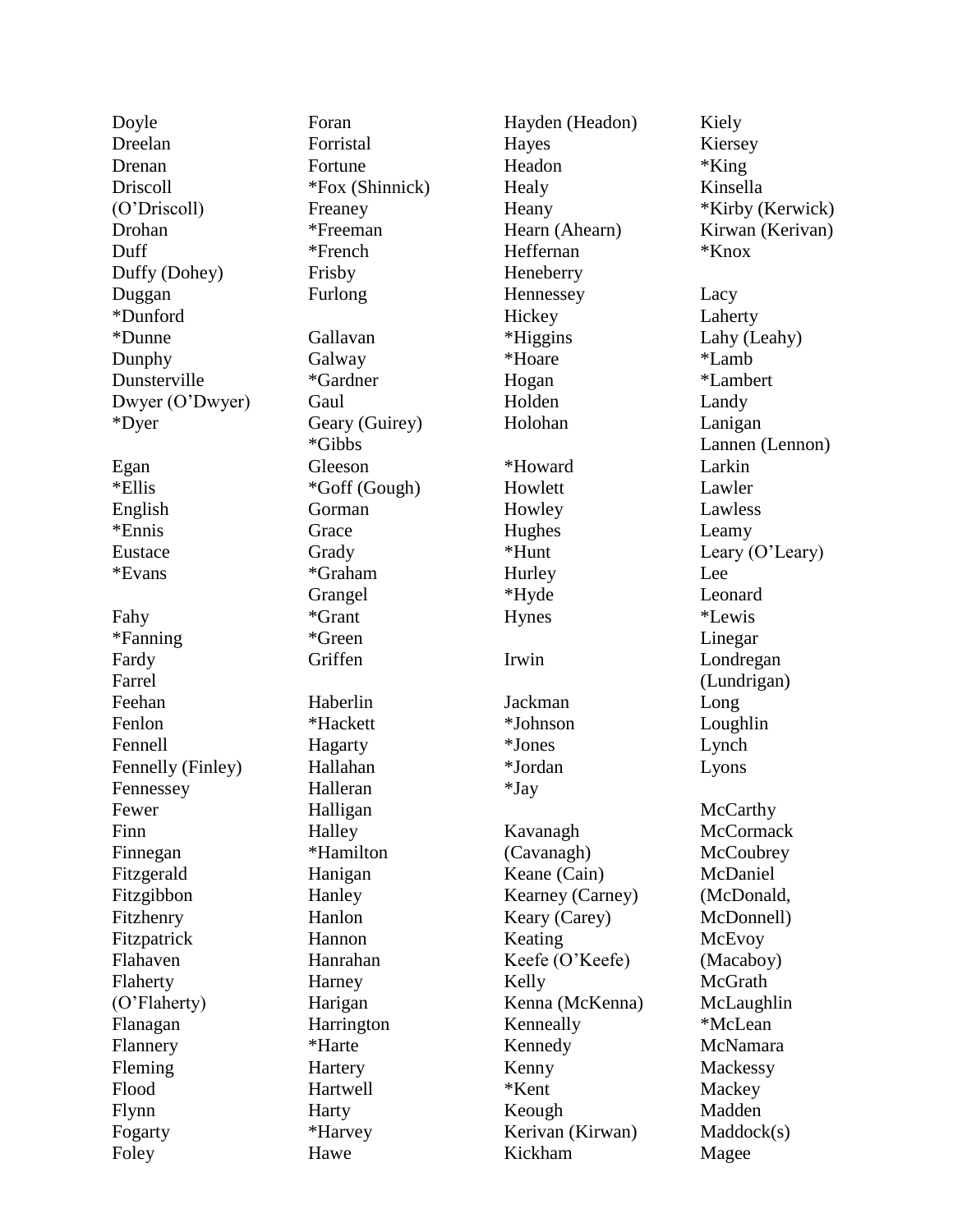Maguire Maher Mahon Mahony Mainwaring Malone Maloney Mandeville Mangan Manning Mansfield Mara (O'Mara) \*Martin \*Meade Mealican Meally Meaney Meeha n Mernagh (Merner) Merrigan Merry Meyler (Myler) \*Mitchell Mockler Molloy Mooney \*Moore Moran Morey \*Morgan **Moriarity** \*Morris **Morrissey** Mulcahy Mullally \*Mullins Murphy Murray Myers Myrick Nagle \*Nash **Neary** Neill (O'Neill) Neville Nolan (Knowlan) Noonan \*Norris

**North** Nugent O'Donnell (Daniell) Owen(s) \*Parker Parle Pettigrew Phelan (Whelan) Power Prendergast \*Prim Purcell \*Pyne **Quigley** Quinlan **Quinn** Quirke (Kirk) Raftice Reardon Reddy Redigan Redmond Regan (O'Regan) \*Reid Reilly (O'Reilly) \*Rice \*Richards Roche Rockett \*Rogers Rohan Ronan \*Rossiter Rourke \*Rowe Ryan St.John Savage Scanlon **Scott** Scully

\*Sexton Shalloe Shanahan Shannon Shaugnessy \*Shaw Shea Sheehan \*Shelly Shortall Sinnott **Slattery** \*Smith Sproughan Stack **Stafford** Stapleton Staunton Strapp Sullivan \*Summers \*Sutton Sweeney Sweetman Tarrahin \*Thomas \*Thompson Tobin Toole (O'Toole) Toomey **Tracy** Travers Troy Tubrid Veale **Vicars** Wadden \*Walker Wall \*Wallace Walsh (Brennock) \*Ward \*Waters \*Watkins \*Wells Whelan (Phelan)

\*White **Whitty** Wickham (Wickens) \*Williams \*Wilson \*Woods \*Wright \*Young Total 554 \* Primarily or as frequently an English name in Newfoundland. **Table 1b RARE SURNAMES** Addis Allingham Allison Anglin (England) Anson Anthony Archbol d Arkness (Arkins) Armstrong Arnold Atkins Austin Ayres Bacon Bagge Baker Bannon Barnes (Barron) Barrett Barson Barton Bassett Batterton Beek Begley Bell Bennett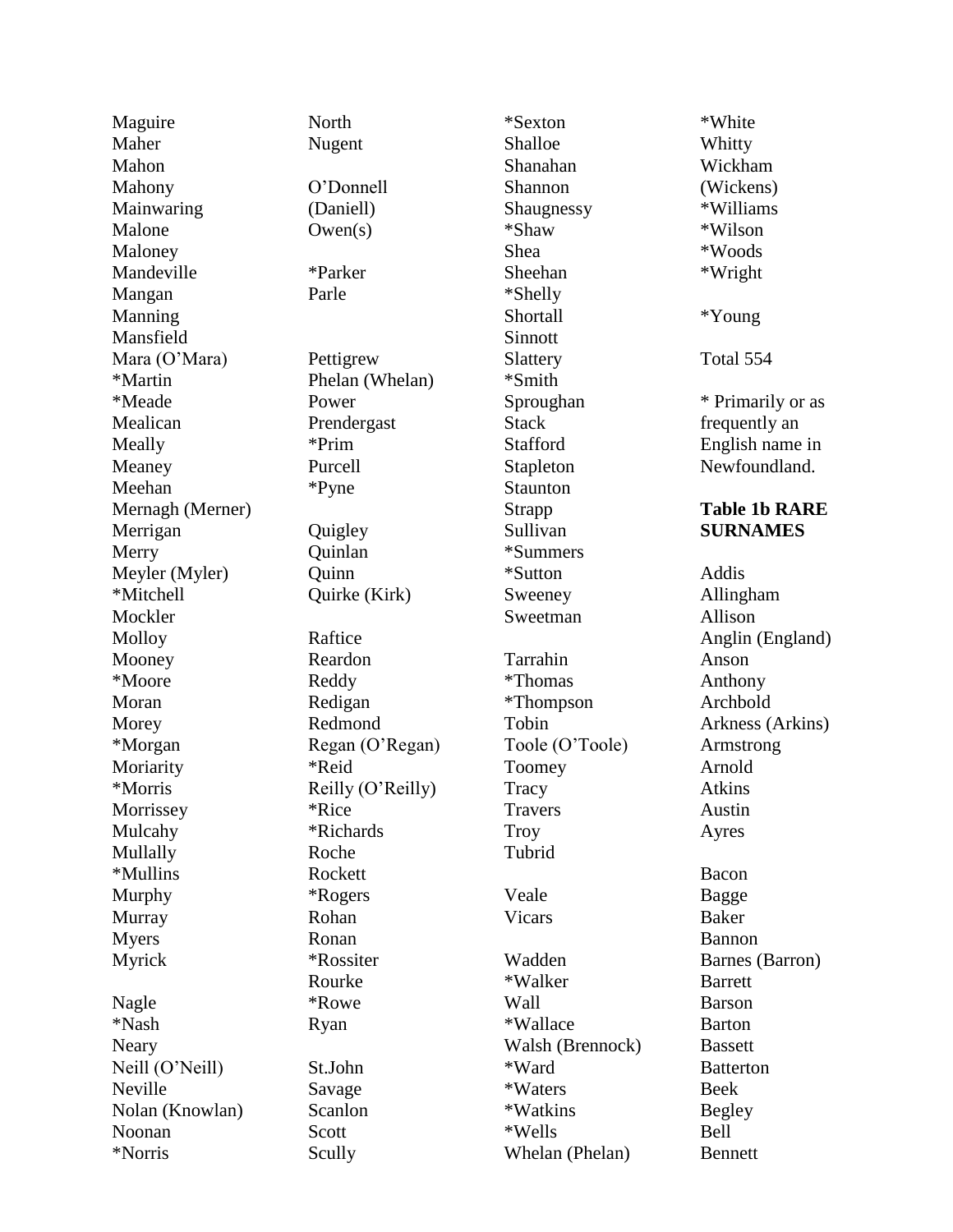| Bent              | Coman             | Eade              | Griffith         |  |
|-------------------|-------------------|-------------------|------------------|--|
| Beresford         |                   | Eagar             | Grins            |  |
| <b>Black</b>      | Congreve          | Edwards           | Grinsel          |  |
| Blanchfield       | Conn              | Elmes             | Grummel          |  |
| Blanch            | Connery           | England (Anglin)  | Guest            |  |
| Blunden           | Connick           | Enright           | Guirey (Geary)   |  |
| <b>Blunt</b>      | Conroy            | Everett (Everard) | Gunn             |  |
| Bohan             | Corridan          | Evoy              | Gunnip           |  |
| Bowdren           | Costin            | Ewer              |                  |  |
| Boyd              | Cotter            |                   | Hagen            |  |
| <b>Bradley</b>    | Cousins           | Fagan             | Hale             |  |
| <b>Brady</b>      | Cowan             | Fallon            | Hall             |  |
| <b>Bransfield</b> | Cowman            | Fielding          | Haly             |  |
| <b>Bray</b>       | Cox               | Finley (Fennelly) | Hand             |  |
| <b>Breedy</b>     | Coyle             | Finnerty          | Hannafin         |  |
| <b>Brick</b>      | Coyne             | Fitzsimmons       | Hanrick          |  |
| <b>Browning</b>   | Crawford          | Follis            | Hanton           |  |
| <b>Brownrigg</b>  | Creedon           | Forde             | Harley           |  |
| <b>Buckmaster</b> | Crimmins          | Forrest           | Harper           |  |
| <b>Busher</b>     | Croter            | Forster           | Hartley          |  |
|                   | Crowdell          | Foster            | Hassey           |  |
| Caherty           | Cuddy (Cuddihy)   | Fowler            | Hutchings        |  |
| Callan            | Curry             | Fraser            | Hutchinson       |  |
| Callanan          | Cusack            | Funcheon          |                  |  |
| Calman            | Dargan (Darrigan) | Furniss           | Innott           |  |
| Campbell          | Davidson          |                   | Irving           |  |
| Campion           | Davin             | Gaffney           | <b>Ivory</b>     |  |
| Canavan           | Deehen            | Gahan             |                  |  |
| Candler           | Deloughry         | Gain              | Jackson          |  |
| Canfield          | Denny (Dennehy)   | Gallagher         | James            |  |
| (Cantwell)        | Desmond           | Gambin            | Jameson          |  |
| Cannon            | Diggins           | Gamble            | <b>Jeffares</b>  |  |
| Carney (Kearney)  | Dineen            | Gee               | Joyce            |  |
| Carolan           | Dinn              | Gehan             | Judge            |  |
| Cashman           | Doheny            | Geraghty          | Kearns           |  |
| Cassin            | Dohey (Duffy)     | Gladney           | Kearon           |  |
| Caul              | Donegan           | Glascott          | Keegan           |  |
| Caulfield         | Doocey            | Godsell           | Keenahan         |  |
| Champman          | Doolan (Dowling)  | Godwin            | Keenan           |  |
| Cheevers          | Dowd              | Goggin            | Keith            |  |
| Cherry            | Dowsley           | Goodall           | Kelliher         |  |
| Clarke            | Draddy            | Gooley            | Keniry           |  |
| Clegg             | Dray (Drew)       | Gould             | Kennefick        |  |
| Clifford          | Duffin            |                   | Kerivan (Kirwin) |  |
| Coakley           | Duignan           | Grandy            | Kerrisk          |  |
| Codd              | Durney            | Gray              | Kerwick (Kirby)  |  |
| Cogley            | Durning           | Graydon           | Ken              |  |
| Colclough         | Dwan              | Greenslate        | Kidney           |  |
| Cole              |                   | Grennan           | Kildea           |  |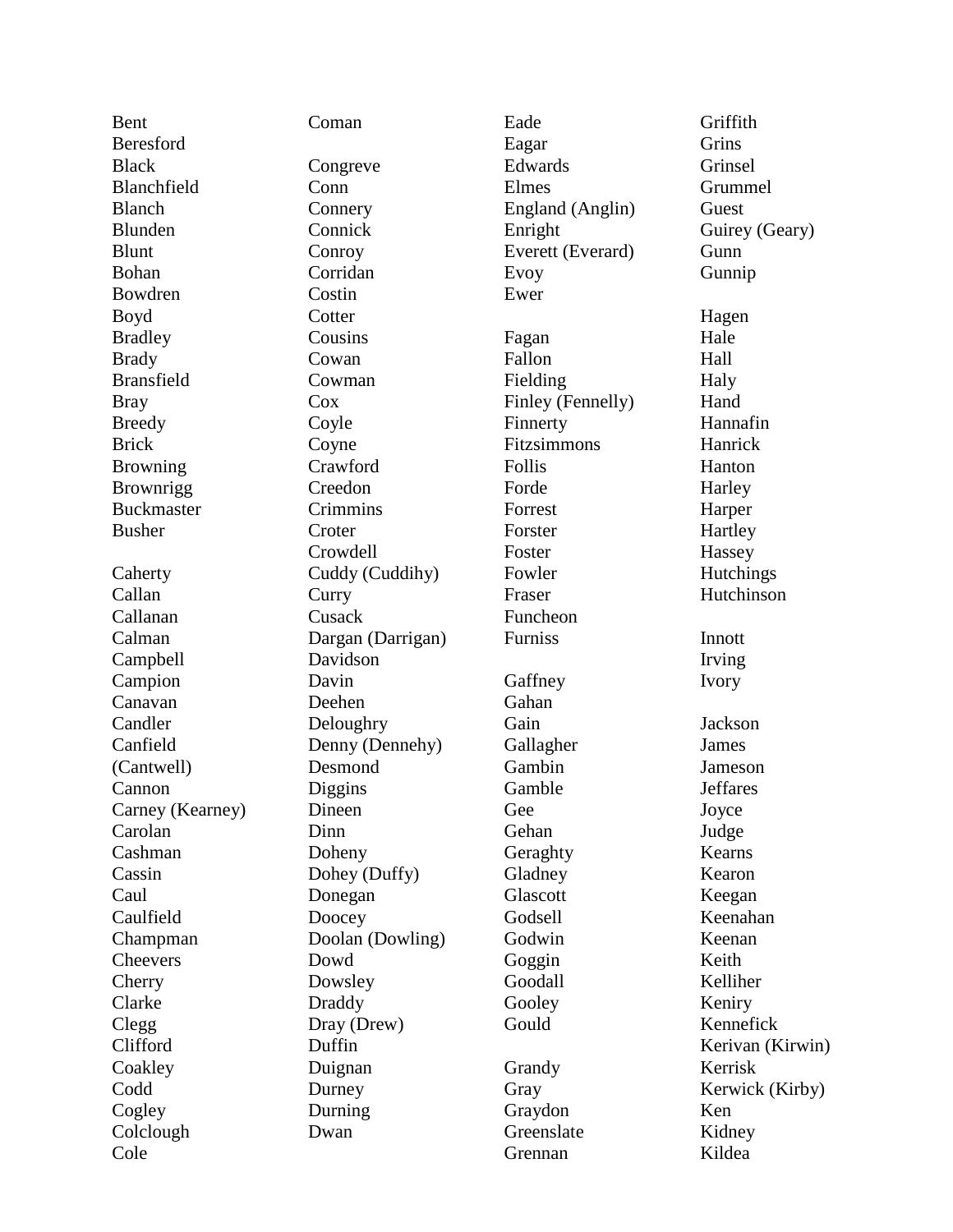| Kilfoyle          | Madigan        | Pike            | Sloan           |
|-------------------|----------------|-----------------|-----------------|
| Kitchin           | Markey         | Potts           | Slocum          |
|                   | <b>Marks</b>   | Pounden         | Sly             |
| Lambston          | Marnell        | Price           | Small           |
| Lane              | Maxwell        |                 | Smart           |
| Langford          | May            | Quan            | Sparrow         |
| Langton           | Merchant       | Quealy          | Spellacy        |
| Lannery           | Mernin         | Quick           | Spence          |
| Laracy            | Merritt        | Quill           | <b>Stacey</b>   |
| Lavelle           | Merriman       |                 | Stakelum        |
| Law               | Millett        | Radford         | <b>Steed</b>    |
| Lawton            | Mills          | Rafter          | <b>Stephens</b> |
| Lennon            | Minehane       | Rainey          | <b>Stirling</b> |
| LeStrange         | Monahan        | Range           | Stone           |
| Liddy             | Monroe         | Rawley          | Stonam          |
| Linehan           | Moroney        | Rawlins         | <b>Strang</b>   |
| Little            | Morrison       | Rea             | Strange         |
| Livingstone       | Muldowney      | Rennock         | <b>Stretton</b> |
| Locke             | Mulhall        | Reville         | Swan            |
| Lodge             | Mullet         | Richardson      | Swift           |
| Lombard           | Mulligan       | <b>Rivers</b>   |                 |
| Looby             | Mullock        | Roben           | Talbot          |
| Loughman          | Mulrooney      | Robinson        | Tallent         |
| Loughnane         | Murrin         | Rochford        | Tallis          |
| Lowry             | Myler (Meyler) | Rowland         |                 |
| Lynagh            | Myron          | Rush            | Tancred         |
|                   |                | Russell         | Tate            |
| MacAlee           | Nangle         | Ruth            | Taylor          |
| MacBraire         | <b>Nason</b>   | Rutledge        | Teehan          |
| McArdle           | Nelligan       | Ryland          | Timmons         |
| McCleary          | Neterville     |                 | Tormey          |
| <b>McCourt</b>    | <b>Nevins</b>  | St. Leger       | Torney          |
| McCracken         | Newman         | (Salinger)      | Torpey          |
| McCrudden         | Nicholls       | Saunders        | Townsend        |
| McDermott         | Noone          | Scallan         | Trahy           |
| McElligott        | Norton         | Shane           | Tully           |
| McGahey           |                | Shanley         | Turner          |
| McGee             | Oates          | Shaughrue       | Tynan           |
| McGinn            | Ormond         | Shee            |                 |
| McGlin            | Osbourne       | Sheedy          | Tyner           |
| McHugh            |                | <b>Sheils</b>   |                 |
| McKenna           | Parsons        | Sherlock        | Vereker         |
| McMahon           | Patten         | Sherry          |                 |
| McNally           | Patterson      | Shinnick (Fox)  | Wade            |
| McNeilly          | Pembroke       | <b>Shortis</b>  | Waldron         |
| McNenney          | Pepper         | <b>Simms</b>    | Walkins         |
| McQueen           | Phair          | Skehan (Skanes) | Warren          |
| <b>McWilliams</b> | Pickett        | Skelton         | Waugh           |
| Mackin            | Pierce         | <b>Skerry</b>   | Webb            |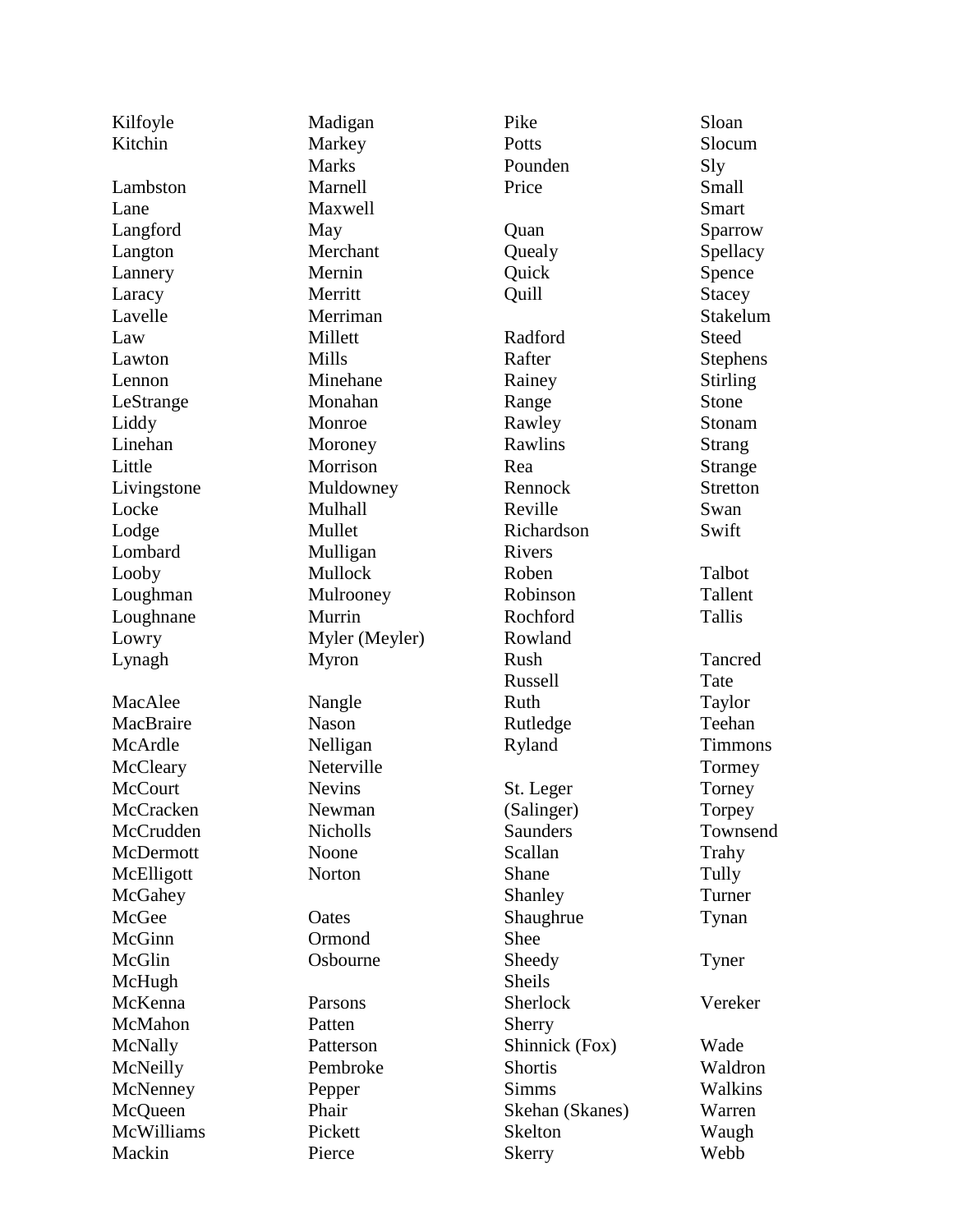Westerman Whiteford Whitten Whittle Wilkinson Wyley Wiseman

Total: 423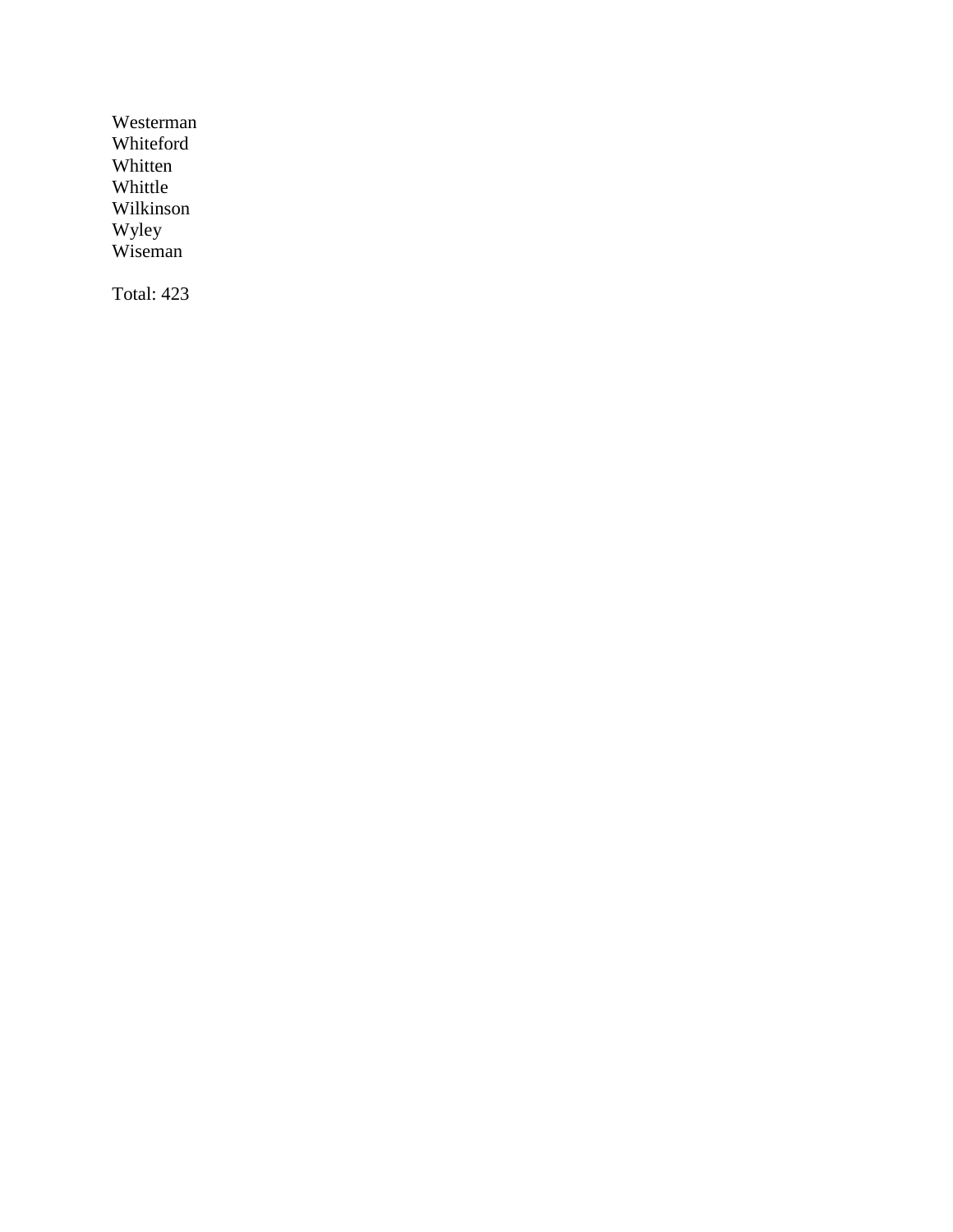## REFERENCES

1. John Mannion and Gordon Handcock, "The Origins of the Newfoundland Population", Plate 8, *Historical Atlas of Canada*, Vol. 2 (Toronto: University of Toronto Press, 1993), R.L. Gentilcore, ed.

2. Colonial Office Records, Public Record Office, Kew, England (hereafter C.O.) 195/2 (1678): 2 "A Complaint unto the Lords Commissioners of the Treasury," Feb. 25, 1669; C.O. 1/43 (1679): 202, 216; John Mannion, "Victualling a Fishery : Newfoundland Diet and the Origins of the Irish – Newfoundland Provisions Trade, 1675-1700," *International Journal of Maritime History* XII : I (2000), 1-55.

3. C.O. 1/47 (1681): 115.

4. C.O. 1941/1 (1697): 107, /5(1712): 53, /5(1714): 194, /5 (1715): 389.

5. C.O. 1/35 (1675)/38 (1676), /41 (1677), /47 (1681), /55 (1684), C.O. 194/4 (1708): 253-256.

6. A. Gosselin, *Les Normands au Canada* (Evreux: 1900): 54-63.

7. C.O. 194/3 (1703): Oct. 10; /3 (1705): 306, 424/4(1709):399.

8. G<sup>1</sup>/467 (1698) "Recensement général des habitants de Plaisence en l'Isle de Terre-Neuve en 1698." There were at least three English planters in Plaisance at this time.

9.Gordon Handcock, *Soe longe as there comes noe women: Origins of English Settlement in Newfoundland* (St. John's: Breakwater Books, 1989): 56-59.

- 10. C.O. 194/7 (1720): 48.
- 11. C.O. 194/8 (1725): 52.
- 12. C.O. 194/9 (1732): 212.

13. C.O. 194/8 (1728), 203-06; /9 (1730): 26,32; 19 (1732): 222-24.

- 14. C.O. 194/8 (1729): 264; /9 (1730): 48.
- 15. C.O. 194/9 (1731): 151.
- 16. C.O. 194/8 (1725): 52.
- 17. GN 2/1/A/2 (1764): 272-73.
- 18. C.O. 194/9 (1732): 222-24.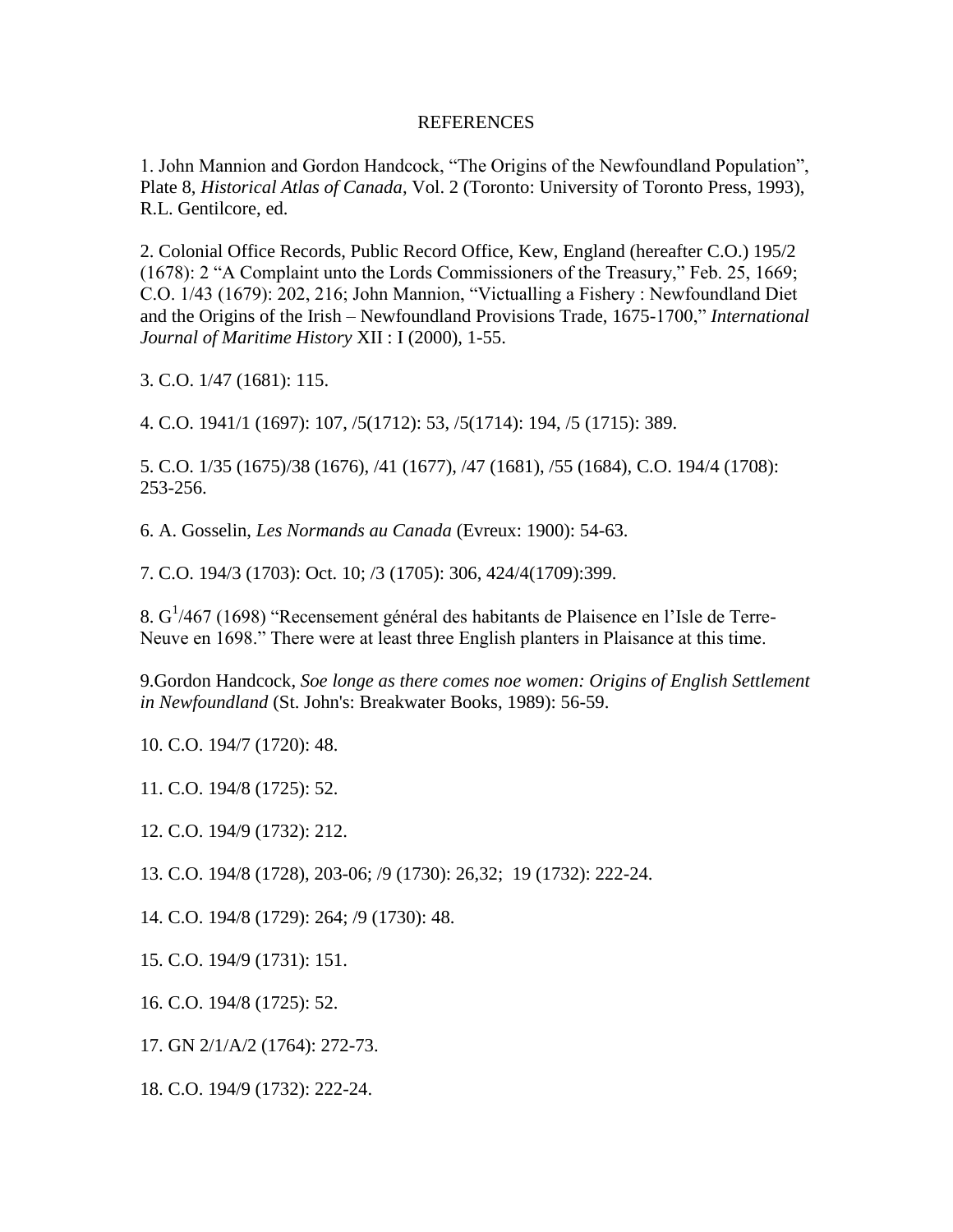19. C.O. 194/7 (1720): 48; /8 (1725): 52; /9 (1731): 104; /9 (1732): 222-24.

20. C.O. 194/13 (1754): 152. As with most  $18<sup>th</sup>$  century Newfoundland censuses, there are gaps and inconsistencies in 1754. No figures are recorded for Burin, St. Mary's, Bay de Verde (the north shore of Conception Bay) or Perlican (the eastern shore of Trinity Bay). And despite evidence elsewhere of family settlement, no Irish children were reported in the southern Avalon, Trepassey excepted, and far fewer Irish women than in the north. From the comments of governors and commodores, one would expect the reverse.

21. A. Young, *A Tour in Ireland 1776-1779* (Shannon, 1970): 406-407.

22. *Finn's Leinster Journal*, Nov. 28, Dec. 1 5, 1767.

23. *The Waterford Chronicle*, Feb. 23, 1776.

24. GN 2/7 (1777): 35-36.

25. Society for the Propagation of the Gospel to Foreign Parts, Report of Rev. Edward Langman, St. John's, Letter 167, Nov. 8, 1766.

26. John Mannion, "Irish Merchants Abroad: The Newfoundland Experience, 1750- 1850" *Newfoundland Studies* 2: 2 (1986): 127-90.

27. Graphs of Irish passenger traffic 1800-1850, and population growth 1800-1835, are in Plate 8, *Historical Atlas of Canada,* Vol. 2.

28. John Mannion, *The Peopling of Newfoundland: Essays in Historical Geography* (St. John's: ISER, 1977): 6-10; "Patrick Morris and Newfoundland Irish Immigration" in *Talamh an Eisc: Canadian and Irish Essays*. C. J. Byrne and M. Harry, eds. (Halifax: Nimbus, 1986): 180-202; "Old World Antecedents, New World Adaptations: Inistioge Immigrants in Newfoundland", *Newfoundland Studies* 5: 2 (1989): 103-175; "Vessels, Masters and Seafaring: Patterns of Voyages in Waterford Commerce 1766-1 771" in *Waterford: History and Society*, W. Nolan and T.P. Power, eds. (Dublin: Geography Publications, 1992): 373-402.

29. Edward MacLysaght, *The Surnames of Ireland* (Dublin: Irish Academic Press, 1980). There are only 13 surnames in Table 2a not listed by MacLysaght, but over 60 in Table 2b.

30. E.R. Seary, *Family Names of the Island of Newfoundland* (St. John's: Memorial University of Newfoundland, 1976). There are 40 Irish immigrant surnames in Table 2a not listed in Seary (presumably not surviving to 1955), and 190 in Table 2b.